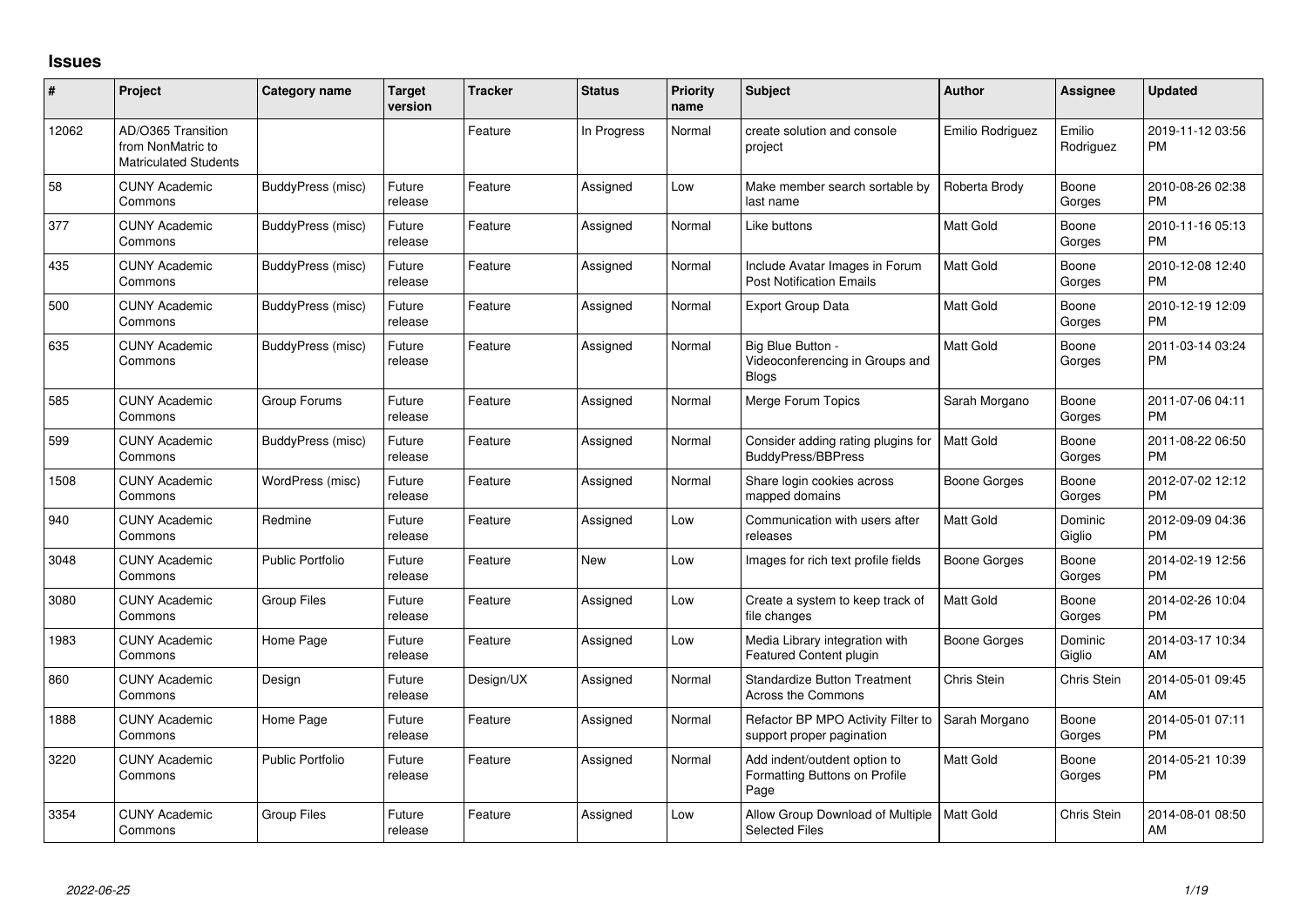| #    | Project                         | <b>Category name</b>     | <b>Target</b><br>version | <b>Tracker</b> | <b>Status</b>       | <b>Priority</b><br>name | <b>Subject</b>                                                             | <b>Author</b>    | <b>Assignee</b>       | <b>Updated</b>                |
|------|---------------------------------|--------------------------|--------------------------|----------------|---------------------|-------------------------|----------------------------------------------------------------------------|------------------|-----------------------|-------------------------------|
| 3419 | <b>CUNY Academic</b><br>Commons | Group Invitations        | 1.6.14                   | Bug            | Testing<br>Required | Normal                  | Neatening the display of<br>messages on group requests                     | <b>Matt Gold</b> | Boone<br>Gorges       | 2014-09-01 09:29<br><b>PM</b> |
| 2223 | <b>CUNY Academic</b><br>Commons | <b>WordPress Plugins</b> | Future<br>release        | Feature        | Assigned            | Low                     | Add Participad to the CUNY<br><b>Academic Commons</b>                      | <b>Matt Gold</b> | Boone<br>Gorges       | 2014-09-17 10:03<br><b>PM</b> |
| 3330 | <b>CUNY Academic</b><br>Commons | My Commons               | Future<br>release        | Feature        | Assigned            | Normal                  | "Commons Information" tool                                                 | Boone Gorges     | Chris Stein           | 2014-09-22 08:46<br><b>PM</b> |
| 3458 | <b>CUNY Academic</b><br>Commons | Groups (misc)            | Future<br>release        | Feature        | Assigned            | Normal                  | Filter Members of Group by<br>Campus                                       | Michael Smith    | Samantha<br>Raddatz   | 2014-09-26 08:32<br><b>PM</b> |
| 3193 | <b>CUNY Academic</b><br>Commons | Group Forums             | Future<br>release        | Feature        | Assigned            | Normal                  | bbPress 2.x dynamic roles and<br><b>RBE</b>                                | Boone Gorges     | Boone<br>Gorges       | 2014-09-30 01:30<br><b>PM</b> |
| 3506 | <b>CUNY Academic</b><br>Commons | Publicity                | 1.7                      | Publicity      | <b>New</b>          | Normal                  | Prepare 1.7 email messaging                                                | Micki Kaufman    | Micki<br>Kaufman      | 2014-10-01 12:36<br><b>PM</b> |
| 3509 | <b>CUNY Academic</b><br>Commons | Publicity                | 1.7                      | Publicity      | <b>New</b>          | Normal                  | Create 1.7 digital signage imagery                                         | Micki Kaufman    | Marilyn<br>Weber      | 2014-10-01 12:40<br><b>PM</b> |
| 3524 | <b>CUNY Academic</b><br>Commons | Documentation            | Not tracked              | Documentation  | Assigned            | Normal                  | Post describing all you can do<br>when starting up a new<br>blog/group     | Matt Gold        | scott voth            | 2014-10-04 12:56<br><b>PM</b> |
| 3492 | <b>CUNY Academic</b><br>Commons | <b>WordPress Themes</b>  | Future<br>release        | Support        | Assigned            | Normal                  | Add CBOX theme to the<br>Commons                                           | scott voth       | Raymond<br><b>Hoh</b> | 2014-10-08 05:55<br><b>PM</b> |
| 3511 | <b>CUNY Academic</b><br>Commons | Publicity                | 1.7                      | Publicity      | Assigned            | Normal                  | Social media for 1.7                                                       | Micki Kaufman    | Sarah<br>Morgano      | 2014-10-14 03:32<br><b>PM</b> |
| 3510 | <b>CUNY Academic</b><br>Commons | Publicity                | 1.7                      | Publicity      | Assigned            | Normal                  | Post on the News Blog re: 'My<br>Commons'                                  | Micki Kaufman    | Sarah<br>Morgano      | 2014-10-15 11:18<br>AM        |
| 3475 | <b>CUNY Academic</b><br>Commons | Events                   | Future<br>release        | Feature        | Assigned            | Normal                  | Request to add plugin to<br>streamline room<br>booking/appointment booking | Naomi Barrettara | Boone<br>Gorges       | 2014-12-01 05:14<br>PM        |
| 3691 | <b>CUNY Academic</b><br>Commons | <b>WordPress Plugins</b> | Future<br>release        | Bug            | <b>New</b>          | Normal                  | <b>WPMU Domain Mapping</b><br>Debugging on cdev                            | Raymond Hoh      | Matt Gold             | 2014-12-12 09:04<br>AM        |
| 2167 | <b>CUNY Academic</b><br>Commons | WordPress (misc)         | Future<br>release        | Bug            | Assigned            | Normal                  | <b>CAC-Livestream Plugin Issues</b>                                        | Michael Smith    | Dominic<br>Giglio     | 2015-01-02 03:06<br><b>PM</b> |
| 412  | <b>CUNY Academic</b><br>Commons | <b>WordPress Themes</b>  | Future<br>release        | Feature        | Assigned            | Normal                  | <b>Featured Themes</b>                                                     | <b>Matt Gold</b> | Dominic<br>Giglio     | 2015-01-05 08:44<br><b>PM</b> |
| 658  | <b>CUNY Academic</b><br>Commons | <b>WordPress Plugins</b> | Future<br>release        | Feature        | Assigned            | Normal                  | Rebulid Sitewide Tag Suggestion                                            | <b>Matt Gold</b> | Boone<br>Gorges       | 2015-01-05 08:47<br><b>PM</b> |
| 1562 | <b>CUNY Academic</b><br>Commons | <b>WordPress Plugins</b> | Future<br>release        | Feature        | Assigned            | Low                     | Play with NYT Collaborative<br><b>Authoring Tool</b>                       | Matt Gold        | Boone<br>Gorges       | 2015-01-05 08:47<br><b>PM</b> |
| 364  | <b>CUNY Academic</b><br>Commons | <b>WordPress Plugins</b> | Future<br>release        | Feature        | <b>New</b>          | Normal                  | <b>Bulletin Board</b>                                                      | Matt Gold        |                       | 2015-01-05 08:50<br>PM        |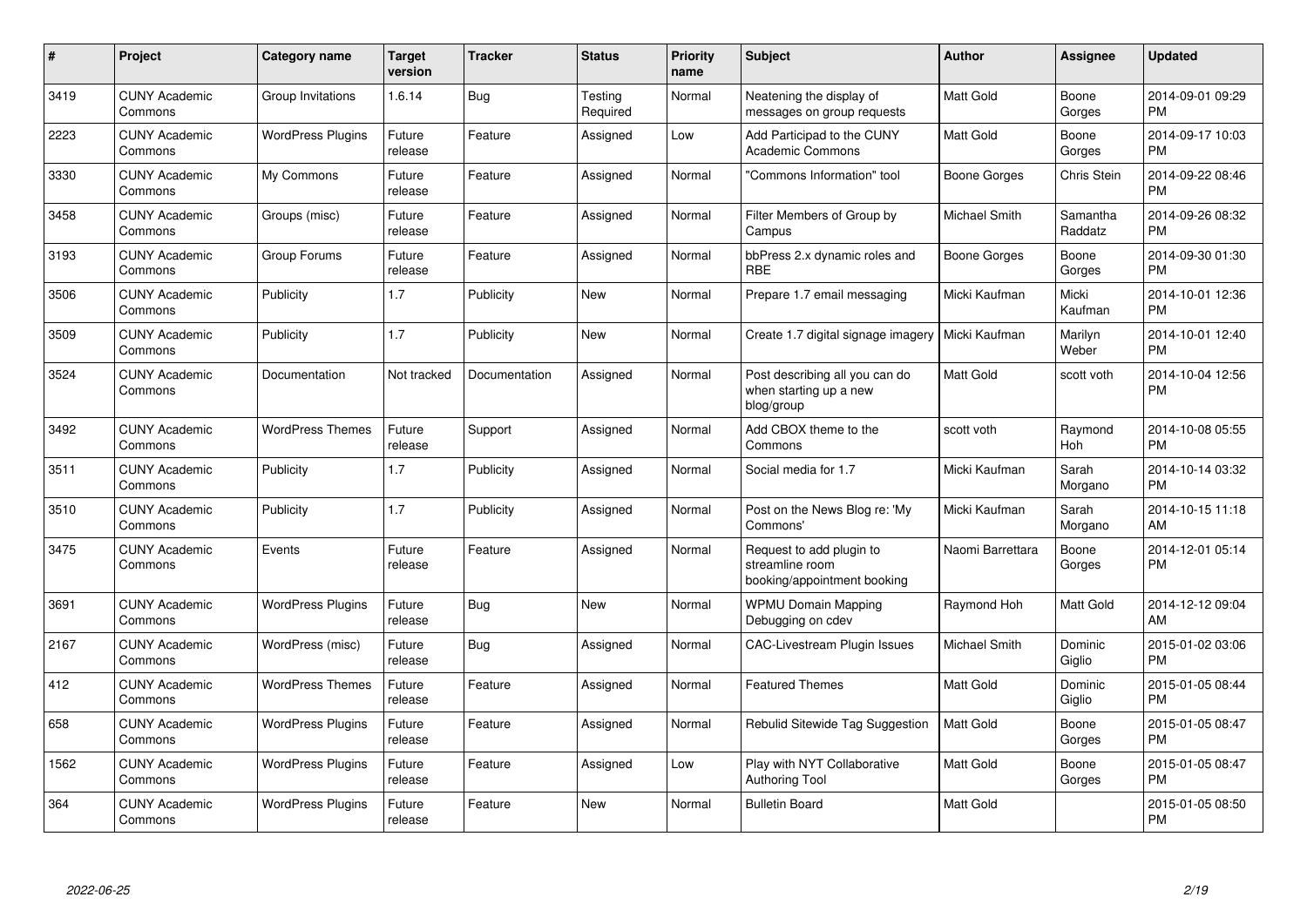| #    | Project                         | <b>Category name</b>    | <b>Target</b><br>version | <b>Tracker</b> | <b>Status</b> | <b>Priority</b><br>name | <b>Subject</b>                                                                 | Author              | Assignee            | <b>Updated</b>                |
|------|---------------------------------|-------------------------|--------------------------|----------------|---------------|-------------------------|--------------------------------------------------------------------------------|---------------------|---------------------|-------------------------------|
| 2753 | <b>CUNY Academic</b><br>Commons | <b>Public Portfolio</b> | Future<br>release        | Feature        | <b>New</b>    | Normal                  | Create actual actual tagification in<br>academic interests and other<br>fields | Micki Kaufman       | Boone<br>Gorges     | 2015-01-05 08:52<br><b>PM</b> |
| 2832 | <b>CUNY Academic</b><br>Commons | <b>Public Portfolio</b> | Future<br>release        | Feature        | Assigned      | Normal                  | Improve interface for (not)<br>auto-linking profile fields                     | <b>Boone Gorges</b> | Chris Stein         | 2015-01-05 08:52<br>PM        |
| 2754 | <b>CUNY Academic</b><br>Commons | Design                  | Future<br>release        | Feature        | Assigned      | Normal                  | Determine strategy for CAC logo<br>handling in top header                      | Micki Kaufman       | Chris Stein         | 2015-01-05 08:53<br><b>PM</b> |
| 3042 | <b>CUNY Academic</b><br>Commons | <b>Public Portfolio</b> | Future<br>release        | Feature        | Assigned      | Normal                  | Browsing member interests                                                      | <b>Matt Gold</b>    | Boone<br>Gorges     | 2015-03-21 09:04<br><b>PM</b> |
| 3759 | <b>CUNY Academic</b><br>Commons | WordPress (misc)        | Future<br>release        | Feature        | Assigned      | Normal                  | Review Interface for Adding Users<br>to Blogs                                  | Matt Gold           | Boone<br>Gorges     | 2015-03-24 05:52<br><b>PM</b> |
| 3308 | <b>CUNY Academic</b><br>Commons | Group Invitations       | Future<br>release        | Feature        | Assigned      | Normal                  | Allow members to rescind group<br>invitations                                  | <b>Matt Gold</b>    | Boone<br>Gorges     | 2015-04-01 08:53<br><b>PM</b> |
| 3770 | <b>CUNY Academic</b><br>Commons | <b>Public Portfolio</b> | Future<br>release        | Feature        | Assigned      | Normal                  | Improve Layout/Formatting of<br>Positions Area on Public<br>Portfolios         | Matt Gold           | Chris Stein         | 2015-04-01 09:17<br><b>PM</b> |
| 3059 | <b>CUNY Academic</b><br>Commons | Group Forums            | Future<br>release        | Design/UX      | New           | Normal                  | Forum Post Permissable Content<br><b>Explanatory Text</b>                      | Chris Stein         | Chris Stein         | 2015-04-02 11:27<br>AM        |
| 3577 | <b>CUNY Academic</b><br>Commons | My Commons              | Future<br>release        | Design/UX      | Assigned      | Normal                  | Replies to items in My Commons                                                 | Matt Gold           | Raymond<br>Hoh      | 2015-04-09 05:19<br><b>PM</b> |
| 370  | <b>CUNY Academic</b><br>Commons | Registration            | Future<br>release        | Feature        | Assigned      | High                    | <b>Guest Accounts</b>                                                          | <b>Matt Gold</b>    | Matt Gold           | 2015-04-09 09:33<br><b>PM</b> |
| 3662 | <b>CUNY Academic</b><br>Commons | <b>SEO</b>              | Future<br>release        | Feature        | Assigned      | Normal                  | Duplicate Content/SEO/Google<br>issues                                         | Matt Gold           | Raymond<br>Hoh      | 2015-04-13 04:37<br><b>PM</b> |
| 3536 | <b>CUNY Academic</b><br>Commons | My Commons              | Future<br>release        | Feature        | Assigned      | Normal                  | Infinite Scroll on My Commons<br>page                                          | Matt Gold           | Raymond<br>Hoh      | 2015-04-13 04:42<br><b>PM</b> |
| 4027 | <b>CUNY Academic</b><br>Commons | Commons In A Box        | Not tracked              | Design/UX      | Assigned      | Normal                  | Usability review of CBOX update<br>procedures                                  | Matt Gold           | Samantha<br>Raddatz | 2015-05-11 06:36<br><b>PM</b> |
| 4053 | <b>CUNY Academic</b><br>Commons | Events                  | Future<br>release        | Feature        | Assigned      | Normal                  | Create new tab for past events                                                 | Matt Gold           | Boone<br>Gorges     | 2015-05-12 02:10<br><b>PM</b> |
| 4222 | <b>CUNY Academic</b><br>Commons | User Experience         | Future<br>release        | Design/UX      | New           | Normal                  | Add information to 'Delete<br>Account' page                                    | Samantha Raddatz    | scott voth          | 2015-06-26 11:35<br>AM        |
| 4221 | <b>CUNY Academic</b><br>Commons | Group Forums            | Future<br>release        | Design/UX      | Assigned      | Normal                  | Add 'Number of Posts' display<br>option to Forum page                          | Samantha Raddatz    | Samantha<br>Raddatz | 2015-06-26 02:21<br>PM        |
| 4225 | <b>CUNY Academic</b><br>Commons | DiRT Integration        | Future<br>release        | Design/UX      | New           | Normal                  | Add information to DIRT page (in<br>Create a Group)                            | Samantha Raddatz    | l Matt Gold         | 2015-06-26 03:14<br><b>PM</b> |
| 4238 | <b>CUNY Academic</b><br>Commons | Events                  | Future<br>release        | Feature        | Assigned      | Normal                  | Copy Events to Other Groups?                                                   | Matt Gold           | Boone<br>Gorges     | 2015-07-02 10:08<br>AM        |
| 4253 | <b>CUNY Academic</b><br>Commons | Public Portfolio        | Future<br>release        | Design/UX      | New           | Normal                  | Encourage users to add portfolio<br>content                                    | Samantha Raddatz    | Samantha<br>Raddatz | 2015-07-07 11:32<br>AM        |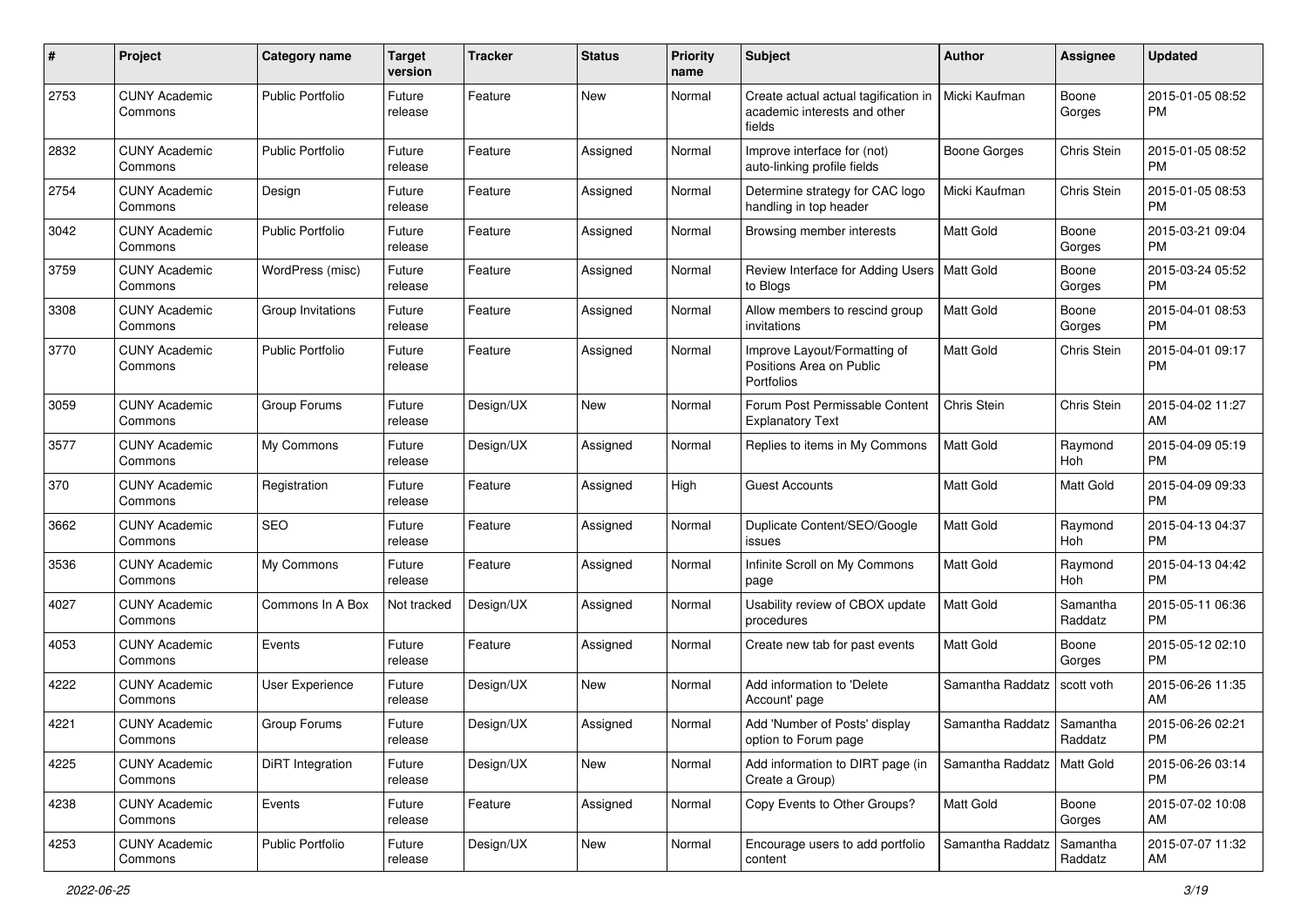| #    | Project                         | <b>Category name</b>    | <b>Target</b><br>version | Tracker       | <b>Status</b> | <b>Priority</b><br>name | <b>Subject</b>                                                               | Author                  | <b>Assignee</b>     | <b>Updated</b>                |
|------|---------------------------------|-------------------------|--------------------------|---------------|---------------|-------------------------|------------------------------------------------------------------------------|-------------------------|---------------------|-------------------------------|
| 4235 | <b>CUNY Academic</b><br>Commons |                         | Not tracked              | Design/UX     | Assigned      | Normal                  | Explore user experience around<br>comments on forum topics vs<br>docs        | <b>Matt Gold</b>        | Samantha<br>Raddatz | 2015-07-21 10:23<br>AM        |
| 4404 | <b>CUNY Academic</b><br>Commons | <b>Public Portfolio</b> | Future<br>release        | Design/UX     | Assigned      | Normal                  | Change color of permissions info<br>on portfolio editing interface           | <b>Matt Gold</b>        | Samantha<br>Raddatz | 2015-08-11 05:28<br><b>PM</b> |
| 4388 | <b>CUNY Academic</b><br>Commons | WordPress (misc)        | Future<br>release        | Bug           | Assigned      | Normal                  | Repeated request for<br>authentication.                                      | Alice.Lynn<br>McMichael | Raymond<br>Hoh      | 2015-08-11 07:35<br><b>PM</b> |
| 4535 | <b>CUNY Academic</b><br>Commons | My Commons              | Future<br>release        | Bug           | New           | Low                     | My Commons filter issue                                                      | scott voth              | Raymond<br>Hoh      | 2015-09-01 11:17<br>AM        |
| 4226 | <b>CUNY Academic</b><br>Commons | <b>BuddyPress Docs</b>  | Future<br>release        | Design/UX     | New           | Normal                  | Add option to connect a Doc with<br>a Group                                  | Samantha Raddatz        | Samantha<br>Raddatz | 2015-09-09 04:08<br><b>PM</b> |
| 4592 | <b>CUNY Academic</b><br>Commons | Events                  | Future<br>release        | Design/UX     | New           | Normal                  | Event Creation - Venue Dropdown<br>Slow                                      | Samantha Raddatz        | Boone<br>Gorges     | 2015-09-14 04:56<br><b>PM</b> |
| 4622 | <b>CUNY Academic</b><br>Commons | <b>Public Portfolio</b> | Future<br>release        | Design/UX     | New           | Normal                  | <b>Profile Visibility Settings</b>                                           | Samantha Raddatz        | Samantha<br>Raddatz | 2015-09-21 12:18<br><b>PM</b> |
| 4661 | <b>CUNY Academic</b><br>Commons | User Experience         | Future<br>release        | Bug           | Assigned      | Normal                  | <b>Simplify Events text</b>                                                  | <b>Matt Gold</b>        | Samantha<br>Raddatz | 2015-10-02 09:06<br><b>PM</b> |
| 3192 | <b>CUNY Academic</b><br>Commons | Group Forums            | Future<br>release        | Feature       | Assigned      | Normal                  | Customizable forum views for<br>bbPress 2.x group forums                     | <b>Boone Gorges</b>     | Raymond<br>Hoh      | 2015-11-09 12:47<br><b>PM</b> |
| 3565 | <b>CUNY Academic</b><br>Commons | My Commons              | Not tracked              | Documentation | <b>New</b>    | Normal                  | Load Newest inconsistencies                                                  | <b>Chris Stein</b>      | scott voth          | 2015-11-09 01:16<br><b>PM</b> |
| 3517 | <b>CUNY Academic</b><br>Commons | My Commons              | Future<br>release        | Feature       | Assigned      | Normal                  | Mute/Unmute My Commons<br>updates                                            | Matt Gold               | Raymond<br>Hoh      | 2015-11-09 01:19<br><b>PM</b> |
| 3473 | <b>CUNY Academic</b><br>Commons | User Experience         | Future<br>release        | Feature       | Assigned      | Normal                  | Commons profile: Add help info<br>about "Positions" replacing "title"        | Keith Miyake            | Samantha<br>Raddatz | 2015-11-09 02:28<br><b>PM</b> |
| 308  | <b>CUNY Academic</b><br>Commons | Registration            | Future<br>release        | Feature       | <b>New</b>    | Normal                  | Group recommendations for<br>signup process                                  | <b>Boone Gorges</b>     | Samantha<br>Raddatz | 2015-11-09 05:07<br><b>PM</b> |
| 310  | <b>CUNY Academic</b><br>Commons | BuddyPress (misc)       | Future<br>release        | Feature       | Assigned      | Low                     | <b>Friend Request Email</b>                                                  | Matt Gold               | Samantha<br>Raddatz | 2015-11-09 05:08<br><b>PM</b> |
| 618  | <b>CUNY Academic</b><br>Commons | <b>BuddyPress Docs</b>  | Future<br>release        | Feature       | Assigned      | Normal                  | <b>BuddyPress Docs: export formats</b>                                       | <b>Boone Gorges</b>     | Boone<br>Gorges     | 2015-11-09 05:38<br><b>PM</b> |
| 653  | <b>CUNY Academic</b><br>Commons | Group Blogs             | Future<br>release        | Feature       | Assigned      | Normal                  | Redesign Integration of Groups<br>and Blogs                                  | <b>Matt Gold</b>        | Samantha<br>Raddatz | 2015-11-09 05:40<br><b>PM</b> |
| 1422 | <b>CUNY Academic</b><br>Commons | <b>BuddyPress Docs</b>  | Future<br>release        | Feature       | Assigned      | Normal                  | Make "created Doc" activity icons<br>non-mini                                | <b>Boone Gorges</b>     | Boone<br>Gorges     | 2015-11-09 05:48<br>PM        |
| 1192 | <b>CUNY Academic</b><br>Commons | Group Files             | Future<br>release        | Feature       | Assigned      | Low                     | When posting group files, allow<br>users to add a category without<br>saving | Matt Gold               | Raymond<br>Hoh      | 2015-11-09 05:53<br>PM        |
| 519  | <b>CUNY Academic</b><br>Commons | <b>BuddyPress Docs</b>  | Future<br>release        | Feature       | Assigned      | Low                     | TOC for individual docs - for new<br>BP "wiki-like" plugin                   | scott voth              | Boone<br>Gorges     | 2015-11-09 05:54<br>PM        |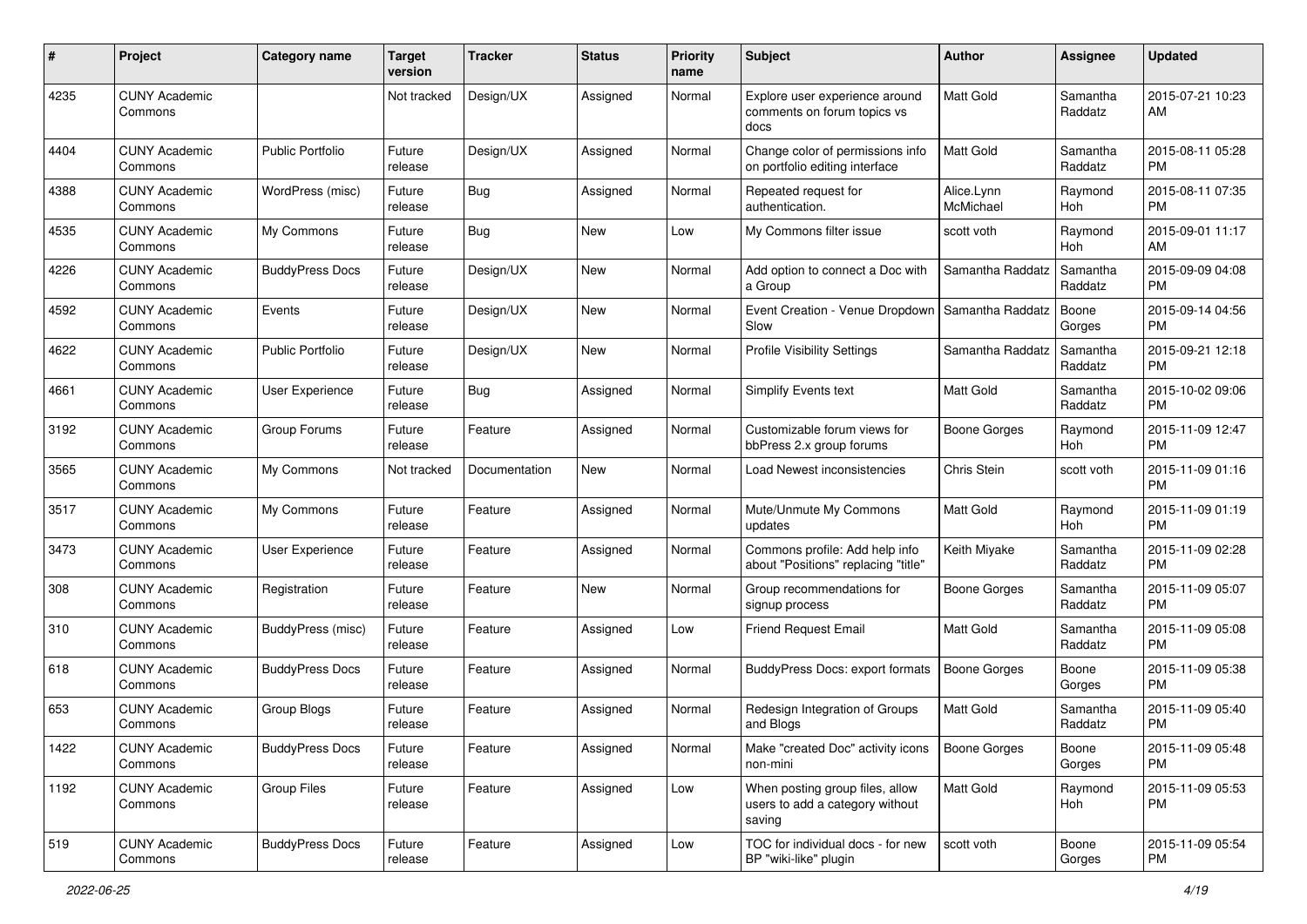| #    | Project                         | Category name              | Target<br>version | <b>Tracker</b> | <b>Status</b>        | <b>Priority</b><br>name | <b>Subject</b>                                                                | <b>Author</b>       | <b>Assignee</b>     | <b>Updated</b>                |
|------|---------------------------------|----------------------------|-------------------|----------------|----------------------|-------------------------|-------------------------------------------------------------------------------|---------------------|---------------------|-------------------------------|
| 481  | <b>CUNY Academic</b><br>Commons | Groups (misc)              | Future<br>release | Feature        | Assigned             | Normal                  | ability to archive inactive groups<br>and blogs                               | Michael Mandiberg   | Samantha<br>Raddatz | 2015-11-09 05:56<br><b>PM</b> |
| 1456 | <b>CUNY Academic</b><br>Commons | Group Invitations          | Future<br>release | Feature        | Reporter<br>Feedback | Low                     | Invite to Group Button from Profile   Matt Gold<br>Field                      |                     | Samantha<br>Raddatz | 2015-11-09 05:59<br><b>PM</b> |
| 333  | <b>CUNY Academic</b><br>Commons | <b>Email Notifications</b> | Future<br>release | Feature        | Assigned             | Low                     | Delay Forum Notification Email<br>Delivery Until After Editing Period<br>Ends | <b>Matt Gold</b>    | Raymond<br>Hoh      | 2015-11-09 06:01<br><b>PM</b> |
| 1166 | <b>CUNY Academic</b><br>Commons | <b>Email Invitations</b>   | Future<br>release | Feature        | <b>New</b>           | Low                     | Better organizational tools for<br>Sent Invites                               | Boone Gorges        | Boone<br>Gorges     | 2015-11-09 06:02<br><b>PM</b> |
| 1165 | <b>CUNY Academic</b><br>Commons | <b>Email Invitations</b>   | Future<br>release | Feature        | Assigned             | Low                     | Allow saved lists of invitees under<br>Send Invites                           | <b>Boone Gorges</b> | Boone<br>Gorges     | 2015-11-09 06:03<br><b>PM</b> |
| 2013 | <b>CUNY Academic</b><br>Commons | <b>Public Portfolio</b>    | Future<br>release | Feature        | Assigned             | Low                     | Have Profile Privacy Options<br>show up only for filled-in fields             | <b>Matt Gold</b>    | Boone<br>Gorges     | 2015-11-09 06:09<br><b>PM</b> |
| 2325 | <b>CUNY Academic</b><br>Commons | BuddyPress (misc)          | Future<br>release | Feature        | Assigned             | Low                     | Profile should have separate<br>fields for first/last names                   | local admin         | Boone<br>Gorges     | 2015-11-09 06:09<br><b>PM</b> |
| 2610 | <b>CUNY Academic</b><br>Commons | Group Invitations          | Future<br>release | Feature        | Assigned             | Low                     | Request: Custom invitation<br>message to group invites                        | local admin         | Boone<br>Gorges     | 2015-11-09 06:13<br><b>PM</b> |
| 1460 | <b>CUNY Academic</b><br>Commons | Analytics                  | Future<br>release | Feature        | Assigned             | Normal                  | <b>Update System Report</b>                                                   | <b>Brian Foote</b>  | Boone<br>Gorges     | 2015-11-09 06:13<br><b>PM</b> |
| 1744 | <b>CUNY Academic</b><br>Commons | <b>BuddyPress Docs</b>     | Future<br>release | Feature        | Assigned             | Normal                  | Spreadsheet-style Docs                                                        | Boone Gorges        | Boone<br>Gorges     | 2015-11-09 06:13<br><b>PM</b> |
| 3939 | <b>CUNY Academic</b><br>Commons | <b>WordPress Plugins</b>   | Future<br>release | Bug            | Hold                 | Normal                  | Activity stream support for<br>Co-Authors Plus plugin                         | Raymond Hoh         | Raymond<br>Hoh      | 2015-11-09 06:13<br><b>PM</b> |
| 2523 | <b>CUNY Academic</b><br>Commons | <b>BuddyPress Docs</b>     | Future<br>release | Feature        | Assigned             | Normal                  | Allow Users to Upload Images to<br><b>BP</b> Docs                             | <b>Matt Gold</b>    | Boone<br>Gorges     | 2015-11-09 06:14<br><b>PM</b> |
| 287  | <b>CUNY Academic</b><br>Commons | WordPress (misc)           | Future<br>release | Feature        | Assigned             | Normal                  | Create troubleshooting tool for<br>account sign-up                            | <b>Matt Gold</b>    | Boone<br>Gorges     | 2015-11-09 06:17<br><b>PM</b> |
| 497  | <b>CUNY Academic</b><br>Commons | <b>WordPress Plugins</b>   | Future<br>release | Feature        | Assigned             | Normal                  | Drag and Drop Ordering on<br><b>Gallery Post Plugin</b>                       | <b>Matt Gold</b>    | Ron Rennick         | 2015-11-09 06:18<br><b>PM</b> |
| 365  | <b>CUNY Academic</b><br>Commons | WordPress (misc)           | Future<br>release | Feature        | Assigned             | Normal                  | <b>Create Mouseover Tooltips</b><br>throughout Site                           | Matt Gold           | Chris Stein         | 2015-11-09 06:18<br><b>PM</b> |
| 554  | <b>CUNY Academic</b><br>Commons | BuddyPress (misc)          | Future<br>release | Feature        | Assigned             | Normal                  | Add Trackback notifications to<br>site-wide activity feed                     | <b>Matt Gold</b>    | Boone<br>Gorges     | 2015-11-09 06:19<br><b>PM</b> |
| 1105 | <b>CUNY Academic</b><br>Commons | WordPress (misc)           | Future<br>release | Feature        | Assigned             | Normal                  | Rephrase Blog Privacy Options                                                 | <b>Matt Gold</b>    | Samantha<br>Raddatz | 2015-11-09 06:19<br><b>PM</b> |
| 1167 | <b>CUNY Academic</b><br>Commons | <b>Email Invitations</b>   | Future<br>release | Feature        | <b>New</b>           | Low                     | Allow email invitations to be<br>resent                                       | Boone Gorges        | Boone<br>Gorges     | 2015-11-12 12:53<br>AM        |
| 4972 | <b>CUNY Academic</b><br>Commons | Analytics                  | Not tracked       | <b>Bug</b>     | <b>New</b>           | Normal                  | <b>Newsletter Analytics</b>                                                   | Stephen Real        | Matt Gold           | 2015-12-09 12:54<br><b>PM</b> |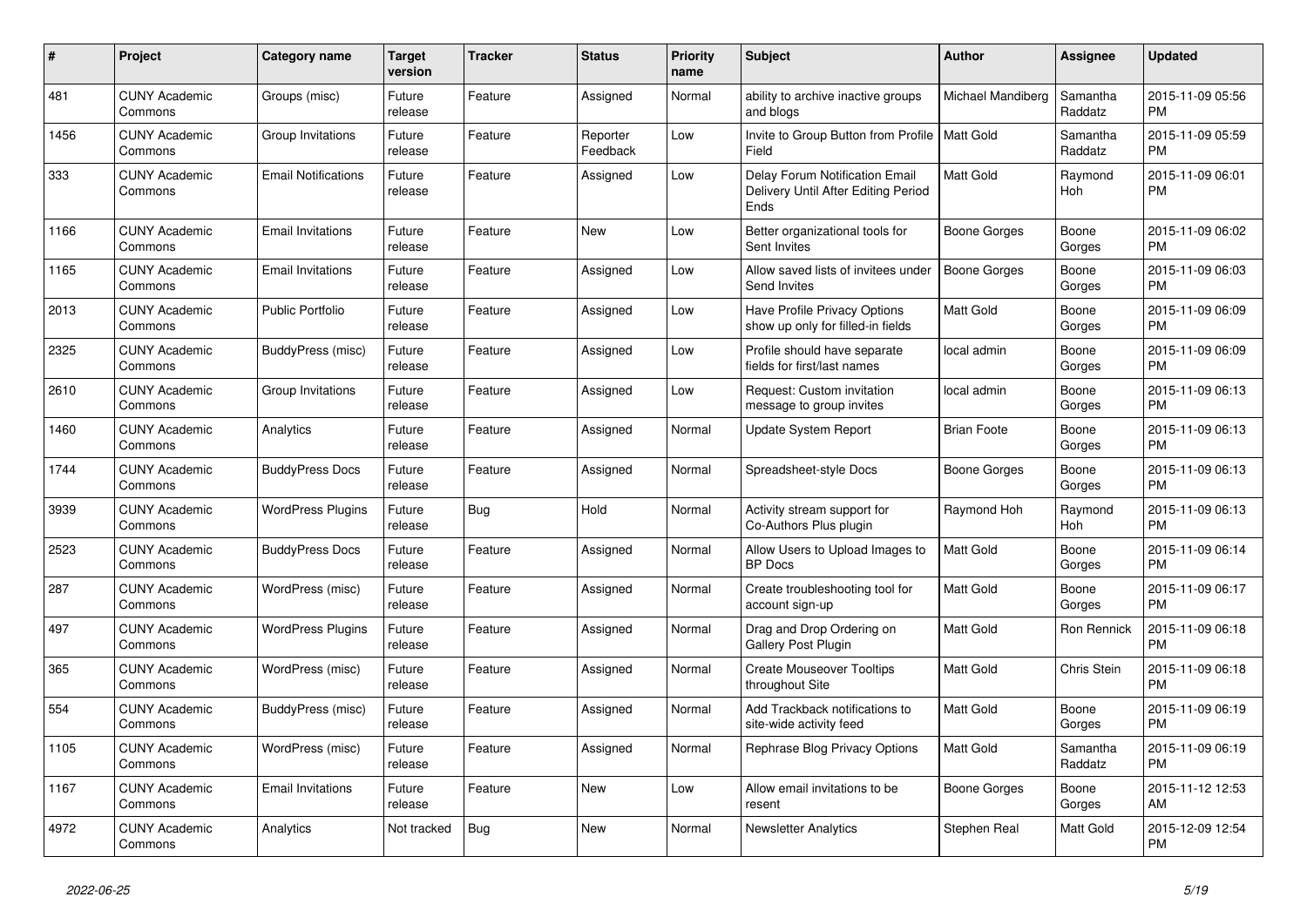| #    | <b>Project</b>                  | <b>Category name</b>           | <b>Target</b><br>version | Tracker       | <b>Status</b>        | <b>Priority</b><br>name | <b>Subject</b>                                                                                                                                        | <b>Author</b>           | Assignee            | <b>Updated</b>                |
|------|---------------------------------|--------------------------------|--------------------------|---------------|----------------------|-------------------------|-------------------------------------------------------------------------------------------------------------------------------------------------------|-------------------------|---------------------|-------------------------------|
| 3230 | <b>CUNY Academic</b><br>Commons | Internal Tools and<br>Workflow | Not tracked              | Feature       | Assigned             | High                    | Scripts for quicker<br>provisioning/updating of<br>development environments                                                                           | Boone Gorges            | Boone<br>Gorges     | 2016-01-26 04:54<br><b>PM</b> |
| 2175 | <b>CUNY Academic</b><br>Commons | WordPress (misc)               | Not tracked              | Support       | Assigned             | Normal                  | Subscibe 2 vs. Jetpack<br>subscription options                                                                                                        | local admin             | Matt Gold           | 2016-01-26 04:58<br><b>PM</b> |
| 5183 | <b>CUNY Academic</b><br>Commons | Social Paper                   | Future<br>release        | Design/UX     | <b>New</b>           | Normal                  | Creating a new paper when<br>viewing an existing paper                                                                                                | Raffi<br>Khatchadourian | Samantha<br>Raddatz | 2016-02-02 12:09<br><b>PM</b> |
| 5052 | <b>CUNY Academic</b><br>Commons | Social Paper                   | Future<br>release        | Feature       | <b>New</b>           | Low                     | Sentence by sentence or line by<br>line comments (SP suggestion #3)                                                                                   | Marilyn Weber           | Boone<br>Gorges     | 2016-02-11 10:24<br><b>PM</b> |
| 5058 | <b>CUNY Academic</b><br>Commons | Social Paper                   | Future<br>release        | Feature       | New                  | Low                     | Can there be a clearer signal that<br>even when comments have<br>already been made you add<br>comments by clicking on the side?<br>(SP suggestion #5) | Marilyn Weber           | Samantha<br>Raddatz | 2016-02-11 10:24<br><b>PM</b> |
| 5205 | <b>CUNY Academic</b><br>Commons | Social Paper                   | Future<br>release        | Feature       | <b>New</b>           | Normal                  | Social Paper folders                                                                                                                                  | Marilyn Weber           |                     | 2016-02-11 10:24<br><b>PM</b> |
| 5225 | <b>CUNY Academic</b><br>Commons | Registration                   | Future<br>release        | Feature       | Assigned             | Normal                  | On-boarding Issues                                                                                                                                    | Luke Waltzer            | Samantha<br>Raddatz | 2016-02-12 02:58<br><b>PM</b> |
| 4070 | <b>CUNY Academic</b><br>Commons | Analytics                      | Not tracked              | Support       | Assigned             | Normal                  | Request for JITP site analytics                                                                                                                       | Matt Gold               | Seth Persons        | 2016-02-23 03:09<br><b>PM</b> |
| 636  | <b>CUNY Academic</b><br>Commons | WordPress (misc)               | Not tracked              | Support       | Assigned             | Normal                  | Create Lynda.com-like Table of<br>Contents for Prospective Tutorial<br><b>Screencasts</b>                                                             | <b>Matt Gold</b>        | scott voth          | 2016-02-23 03:12<br><b>PM</b> |
| 4986 | <b>CUNY Academic</b><br>Commons | ZenDesk                        | Not tracked              | Support       | Assigned             | Normal                  | Prepare documentation for<br>Zendesk re web widget                                                                                                    | Matt Gold               | Samantha<br>Raddatz | 2016-02-25 03:09<br><b>PM</b> |
| 3369 | <b>CUNY Academic</b><br>Commons | Reply By Email                 | Not tracked              | Outreach      | Hold                 | Normal                  | Release reply by email to WP<br>plugin directory                                                                                                      | <b>Matt Gold</b>        | Raymond<br>Hoh      | 2016-03-01 12:46<br><b>PM</b> |
| 5282 | <b>CUNY Academic</b><br>Commons | Social Paper                   | Future<br>release        | Bug           | <b>New</b>           | Normal                  | Replying via email directs to<br>paper but not individual comment.                                                                                    | Marilyn Weber           | Raymond<br>Hoh      | 2016-03-02 01:48<br><b>PM</b> |
| 2666 | <b>CUNY Academic</b><br>Commons | About page                     | Not tracked              | Documentation | Assigned             | Normal                  | <b>Update About Text</b>                                                                                                                              | Chris Stein             | Luke Waltzer        | 2016-03-04 11:19<br>AM        |
| 2612 | <b>CUNY Academic</b><br>Commons |                                | Not tracked              | Publicity     | Assigned             | Normal                  | Pinterest site for the Commons                                                                                                                        | local admin             | Sarah<br>Morgano    | 2016-03-04 11:19<br>AM        |
| 5317 | <b>CUNY Academic</b><br>Commons | Group Blogs                    | Not tracked              | Bug           | Reporter<br>Feedback | Normal                  | Notifications of New Post Didn't<br>Come                                                                                                              | Luke Waltzer            | Samantha<br>Raddatz | 2016-03-21 10:41<br><b>PM</b> |
| 5298 | <b>CUNY Academic</b><br>Commons |                                | Not tracked              | Publicity     | <b>New</b>           | Normal                  | Survey Pop-Up Text                                                                                                                                    | Samantha Raddatz        | Samantha<br>Raddatz | 2016-03-22 12:27<br><b>PM</b> |
| 3657 | <b>CUNY Academic</b><br>Commons | WordPress (misc)               | Not tracked              | Feature       | <b>New</b>           | Normal                  | Create alert for GC email<br>addresses                                                                                                                | Matt Gold               | Matt Gold           | 2016-04-14 11:29<br><b>PM</b> |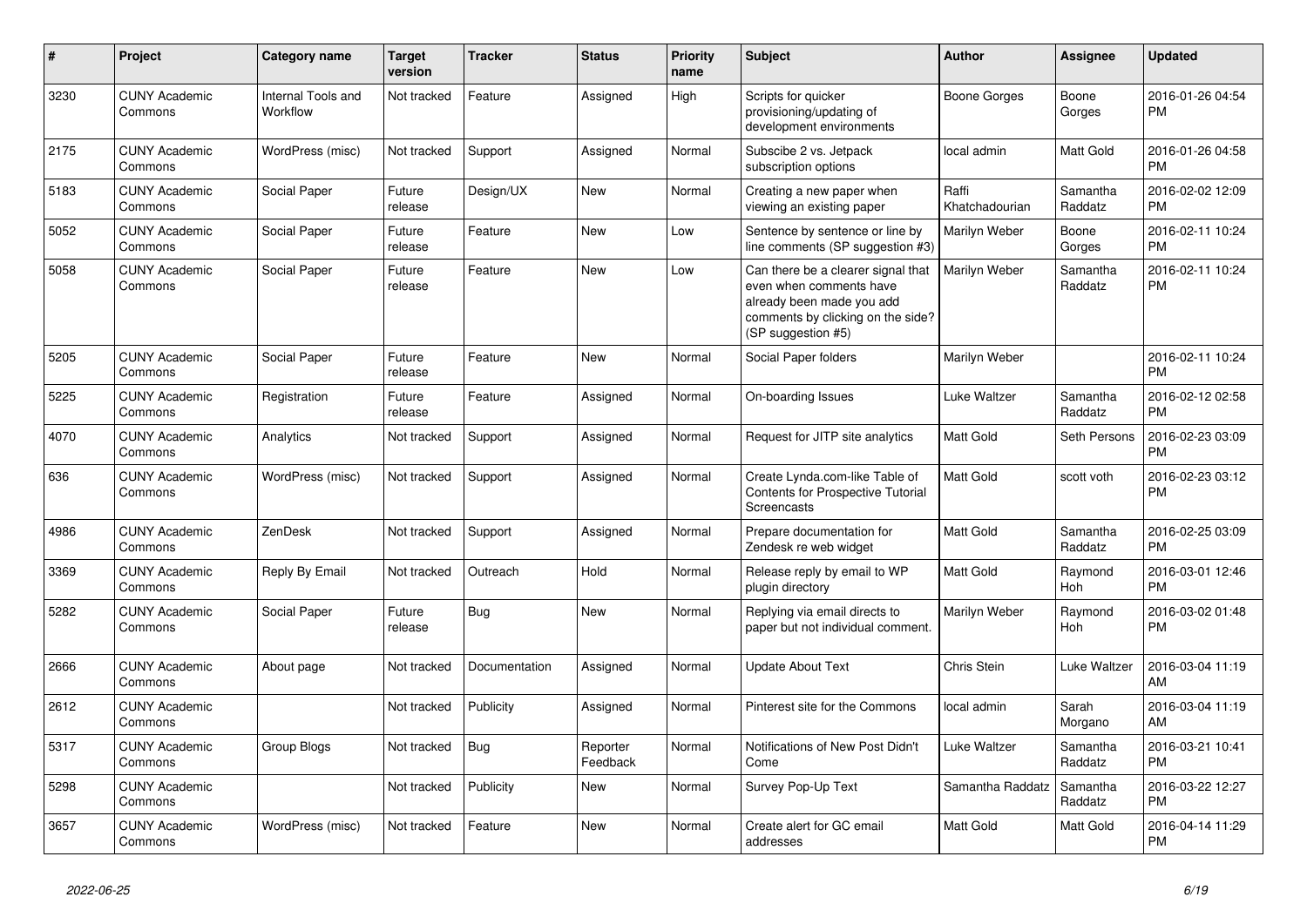| $\#$ | Project                         | Category name             | <b>Target</b><br>version | <b>Tracker</b> | <b>Status</b>        | <b>Priority</b><br>name | <b>Subject</b>                                                    | Author                  | <b>Assignee</b>       | <b>Updated</b>                |
|------|---------------------------------|---------------------------|--------------------------|----------------|----------------------|-------------------------|-------------------------------------------------------------------|-------------------------|-----------------------|-------------------------------|
| 5397 | <b>CUNY Academic</b><br>Commons | Social Paper              | Future<br>release        | Feature        | <b>New</b>           | Normal                  | frustrating to have to<br>enable/disable in SP                    | Marilyn Weber           | Samantha<br>Raddatz   | 2016-04-20 03:39<br><b>PM</b> |
| 5053 | <b>CUNY Academic</b><br>Commons | Social Paper              | Future<br>release        | Feature        | New                  | Low                     | Scrollable menu to add readers<br>(SP suggestion #4)              | Marilyn Weber           | Samantha<br>Raddatz   | 2016-04-21 05:21<br><b>PM</b> |
| 5488 | <b>CUNY Academic</b><br>Commons | Social Paper              | Future<br>release        | <b>Bug</b>     | <b>New</b>           | Normal                  | Add a "last edited by" field to<br>Social Paper group directories | Boone Gorges            |                       | 2016-04-21 10:05<br><b>PM</b> |
| 5489 | <b>CUNY Academic</b><br>Commons | Social Paper              | Future<br>release        | Feature        | <b>New</b>           | Normal                  | Asc/desc sorting for Social Paper<br>directories                  | <b>Boone Gorges</b>     |                       | 2016-04-21 10:06<br><b>PM</b> |
| 4438 | <b>CUNY Academic</b><br>Commons | Events                    | Future<br>release        | <b>Bug</b>     | Assigned             | Normal                  | Events Calendar - Export<br><b>Recurring Events</b>               | scott voth              | Daniel Jones          | 2016-05-23 04:25<br><b>PM</b> |
| 5679 | <b>CUNY Academic</b><br>Commons | Analytics                 | Not tracked              | Feature        | <b>New</b>           | Normal                  | Logged In Users for GA                                            | Valerie Townsend        | Valerie<br>Townsend   | 2016-06-11 09:49<br>AM        |
| 5691 | <b>CUNY Academic</b><br>Commons | <b>Blogs (BuddyPress)</b> | Future<br>release        | <b>Bug</b>     | Assigned             | High                    | Differing numbers on Sites display                                | <b>Matt Gold</b>        | Raymond<br><b>Hoh</b> | 2016-06-13 01:37<br><b>PM</b> |
| 5827 | <b>CUNY Academic</b><br>Commons | <b>Public Portfolio</b>   | Future<br>release        | <b>Bug</b>     | Assigned             | Normal                  | Academic Interests square<br>bracket links not working            | scott voth              | Chris Stein           | 2016-08-11 11:59<br><b>PM</b> |
| 5955 | <b>CUNY Academic</b><br>Commons | Outreach                  | Future<br>release        | Feature        | Assigned             | Normal                  | Create auto-newsletter for<br>commons members                     | <b>Matt Gold</b>        | Luke Waltzer          | 2016-08-30 10:34<br>AM        |
| 5268 | <b>CUNY Academic</b><br>Commons | Group Forums              | Future<br>release        | Bug            | Assigned             | Normal                  | Long-time to post to multiple<br>groups                           | Luke Waltzer            | Daniel Jones          | 2016-09-07 06:31<br><b>PM</b> |
| 6014 | <b>CUNY Academic</b><br>Commons | Publicity                 | Future<br>release        | Publicity      | Reporter<br>Feedback | Normal                  | Google search listing                                             | Matt Gold               | Boone<br>Gorges       | 2016-09-21 03:48<br><b>PM</b> |
| 6115 | <b>CUNY Academic</b><br>Commons | Publicity                 | Not tracked              | Feature        | Assigned             | Normal                  | create digital signage for GC                                     | <b>Matt Gold</b>        | scott voth            | 2016-10-11 10:09<br><b>PM</b> |
| 6078 | <b>CUNY Academic</b><br>Commons | <b>Blogs (BuddyPress)</b> | Future<br>release        | Feature        | <b>New</b>           | Normal                  | <b>Explore Adding Network Blog</b><br>Metadata Plugin             | Luke Waltzer            | Luke Waltzer          | 2016-10-11 10:29<br><b>PM</b> |
| 5696 | <b>CUNY Academic</b><br>Commons | Events                    | Future<br>release        | Feature        | Assigned             | Normal                  | Events Calendar - display options<br>calendar aggregation         | <b>Matt Gold</b>        | Boone<br>Gorges       | 2016-10-13 11:44<br>AM        |
| 4903 | <b>CUNY Academic</b><br>Commons | Events                    | Future<br>release        | Design/UX      | Assigned             | Normal                  | Improving visual appearance of<br>event calendars                 | Matt Gold               | Boone<br>Gorges       | 2016-10-13 11:51<br>AM        |
| 2881 | <b>CUNY Academic</b><br>Commons | <b>Public Portfolio</b>   | Future<br>release        | Feature        | Assigned             | Normal                  | Redesign the UX for Profiles                                      | <b>Chris Stein</b>      | Chris Stein           | 2016-10-13 12:45<br><b>PM</b> |
| 5182 | <b>CUNY Academic</b><br>Commons | Social Paper              | Future<br>release        | Design/UX      | New                  | Normal                  | 'Publishing" a private paper on<br>social paper?                  | Raffi<br>Khatchadourian | Boone<br>Gorges       | 2016-10-13 04:12<br><b>PM</b> |
| 6298 | <b>CUNY Academic</b><br>Commons | User Experience           | Not tracked              | Design/UX      | Assigned             | Normal                  | Examine data from survey                                          | <b>Matt Gold</b>        | Margaret<br>Galvan    | 2016-10-14 12:16<br><b>PM</b> |
| 1417 | <b>CUNY Academic</b><br>Commons | <b>BuddyPress Docs</b>    | Future<br>release        | Feature        | Assigned             | Low                     | Bulk actions for BuddyPress Docs                                  | <b>Boone Gorges</b>     | Boone<br>Gorges       | 2016-10-17 10:41<br>PM        |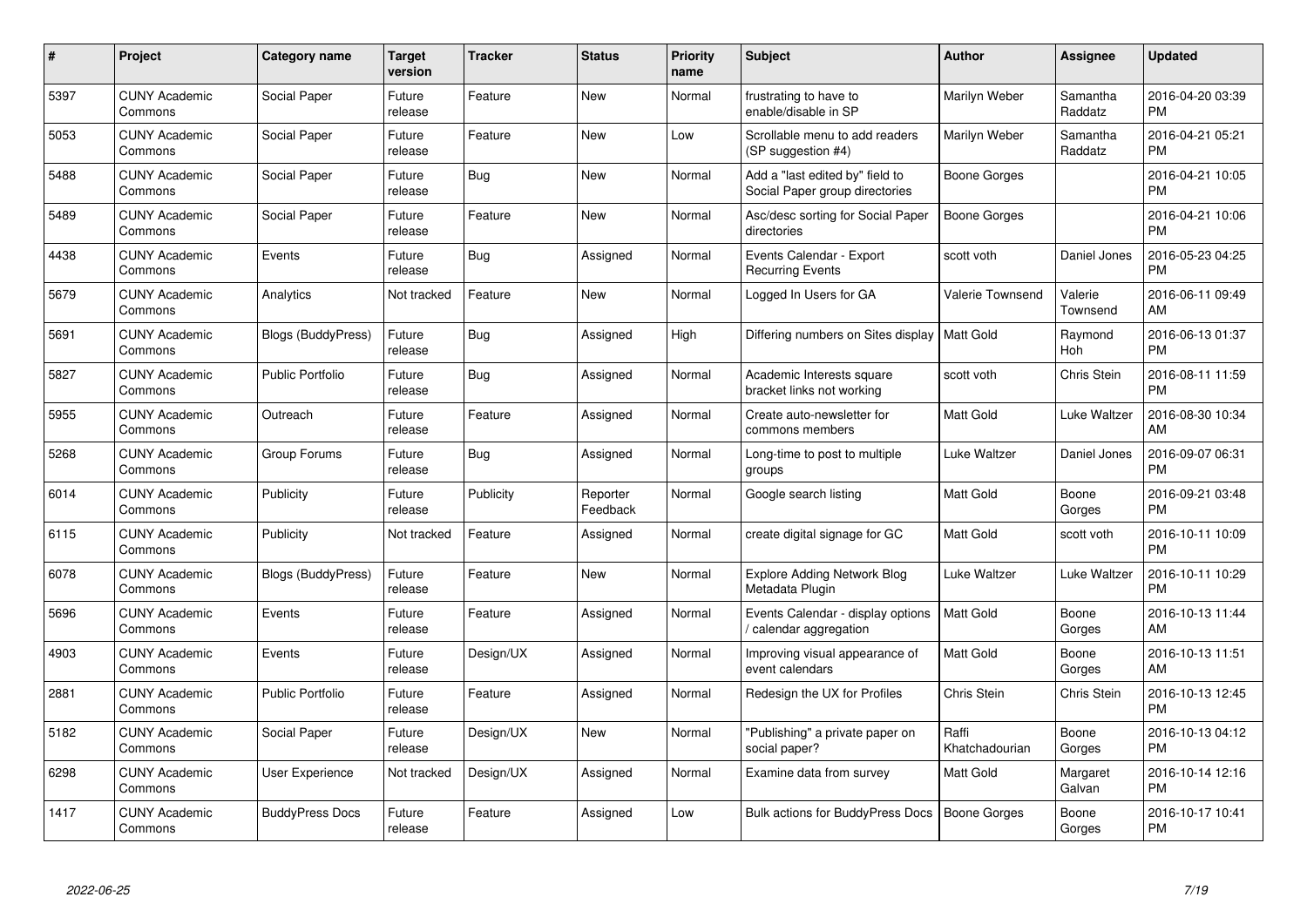| $\pmb{\#}$ | Project                         | <b>Category name</b>     | <b>Target</b><br>version | <b>Tracker</b> | <b>Status</b>        | <b>Priority</b><br>name | <b>Subject</b>                                                   | Author              | <b>Assignee</b>     | <b>Updated</b>                |
|------------|---------------------------------|--------------------------|--------------------------|----------------|----------------------|-------------------------|------------------------------------------------------------------|---------------------|---------------------|-------------------------------|
| 6332       | <b>CUNY Academic</b><br>Commons | WordPress (misc)         | Future<br>release        | Feature        | <b>New</b>           | Normal                  | Allow uploaded files to be marked<br>as private in an ad hoc way | <b>Boone Gorges</b> |                     | 2016-10-17 11:41<br><b>PM</b> |
| 5826       | <b>CUNY Academic</b><br>Commons | <b>WordPress Plugins</b> | Future<br>release        | Support        | Reporter<br>Feedback | Normal                  | <b>Remove Subscription Options</b><br>plugin from directory      | Sarah Morgano       | Sarah<br>Morgano    | 2016-10-21 04:14<br><b>PM</b> |
| 6389       | <b>CUNY Academic</b><br>Commons | <b>BuddyPress Docs</b>   | Future<br>release        | Feature        | <b>New</b>           | Low                     | Make Discussion Area Visible<br>When Editing a Doc               | Luke Waltzer        | Boone<br>Gorges     | 2016-10-21 04:16<br><b>PM</b> |
| 6392       | <b>CUNY Academic</b><br>Commons | Group Forums             | Future<br>release        | Design/UX      | Assigned             | Low                     | Composition/Preview Panes in<br>Forum Posts                      | Luke Waltzer        | Paige Dupont        | 2016-10-21 04:26<br><b>PM</b> |
| 5234       | <b>CUNY Academic</b><br>Commons | Membership               | Future<br>release        | Feature        | Assigned             | Normal                  | Write Unconfirmed patch for WP                                   | <b>Boone Gorges</b> | Boone<br>Gorges     | 2016-10-24 11:18<br>AM        |
| 5199       | <b>CUNY Academic</b><br>Commons | Social Paper             | Future<br>release        | Feature        | <b>New</b>           | Normal                  | add tables to the SP editor                                      | Marilyn Weber       |                     | 2016-10-24 11:27<br>AM        |
| 3090       | <b>CUNY Academic</b><br>Commons | Twitter page             | Future<br>release        | Feature        | Assigned             | Normal                  | Prevent Retweets from showing<br>up on Commons twitter page      | Matt Gold           | <b>Tahir Butt</b>   | 2016-10-24 11:31<br>AM        |
| 1423       | <b>CUNY Academic</b><br>Commons | BuddyPress (misc)        | Future<br>release        | Feature        | Assigned             | Low                     | Show an avatar for pingback<br>comment activity items            | Boone Gorges        | <b>Tahir Butt</b>   | 2016-10-24 12:03<br><b>PM</b> |
| 6426       | <b>CUNY Academic</b><br>Commons | Spam/Spam<br>Prevention  | Future<br>release        | Feature        | Assigned             | Normal                  | Force captcha on all comments?                                   | <b>Matt Gold</b>    | <b>Tahir Butt</b>   | 2016-10-24 02:06<br><b>PM</b> |
| 6671       | <b>CUNY Academic</b><br>Commons | Reply By Email           | Not tracked              | Bug            | Assigned             | Normal                  | "Post too often" RBE error<br>message                            | <b>Matt Gold</b>    | Raymond<br>Hoh      | 2016-11-11 09:55<br>AM        |
| 6749       | <b>CUNY Academic</b><br>Commons | Events                   | Future<br>release        | Bug            | <b>New</b>           | Low                     | BPEO iCal request can trigger<br>very large number of DB queries | Boone Gorges        | Raymond<br>Hoh      | 2016-11-15 10:09<br><b>PM</b> |
| 6755       | <b>CUNY Academic</b><br>Commons | WordPress (misc)         | Future<br>release        | Bug            | <b>New</b>           | Normal                  | Cannot Deactivate Plugin                                         | Laura Kane          |                     | 2016-11-16 01:12<br><b>PM</b> |
| 6644       | <b>CUNY Academic</b><br>Commons |                          | Not tracked              | Bug            | Reporter<br>Feedback | High                    | White Screen at Login Pge                                        | Luke Waltzer        | Raymond<br>Hoh      | 2016-11-21 10:34<br><b>PM</b> |
| 6665       | <b>CUNY Academic</b><br>Commons |                          | Not tracked              | Publicity      | <b>New</b>           | Normal                  | Dead Link in 1.10 announcement<br>post                           | Paige Dupont        | <b>Stephen Real</b> | 2016-12-01 03:11<br><b>PM</b> |
| 6995       | <b>CUNY Academic</b><br>Commons | Home Page                | Not tracked              | <b>Bug</b>     | Assigned             | Normal                  | member filter on homepage not<br>working                         | Matt Gold           | Raymond<br>Hoh      | 2016-12-11 09:46<br><b>PM</b> |
| 4980       | <b>CUNY Academic</b><br>Commons | Home Page                | Future<br>release        | Feature        | Assigned             | Normal                  | CAC Featured Content -- Adding<br>Randomization                  | Matt Gold           | Boone<br>Gorges     | 2016-12-12 03:01<br><b>PM</b> |
| 5316       | <b>CUNY Academic</b><br>Commons | <b>User Experience</b>   | Future<br>release        | Feature        | Assigned             | Normal                  | Prompt user email address<br>updates                             | <b>Matt Gold</b>    | Stephen Real        | 2016-12-21 03:30<br><b>PM</b> |
| 7624       | <b>CUNY Academic</b><br>Commons | BuddyPress (misc)        | Future<br>release        | Design/UX      | New                  | Normal                  | <b>BP Notifications</b>                                          | Luke Waltzer        | Paige Dupont        | 2017-02-08 10:43<br><b>PM</b> |
| 6356       | <b>CUNY Academic</b><br>Commons | <b>WordPress Plugins</b> | Future<br>release        | <b>Bug</b>     | Reporter<br>Feedback | Low                     | Should Subscribe2 be<br>deprecated?                              | Luke Waltzer        |                     | 2017-03-20 12:20<br>PM        |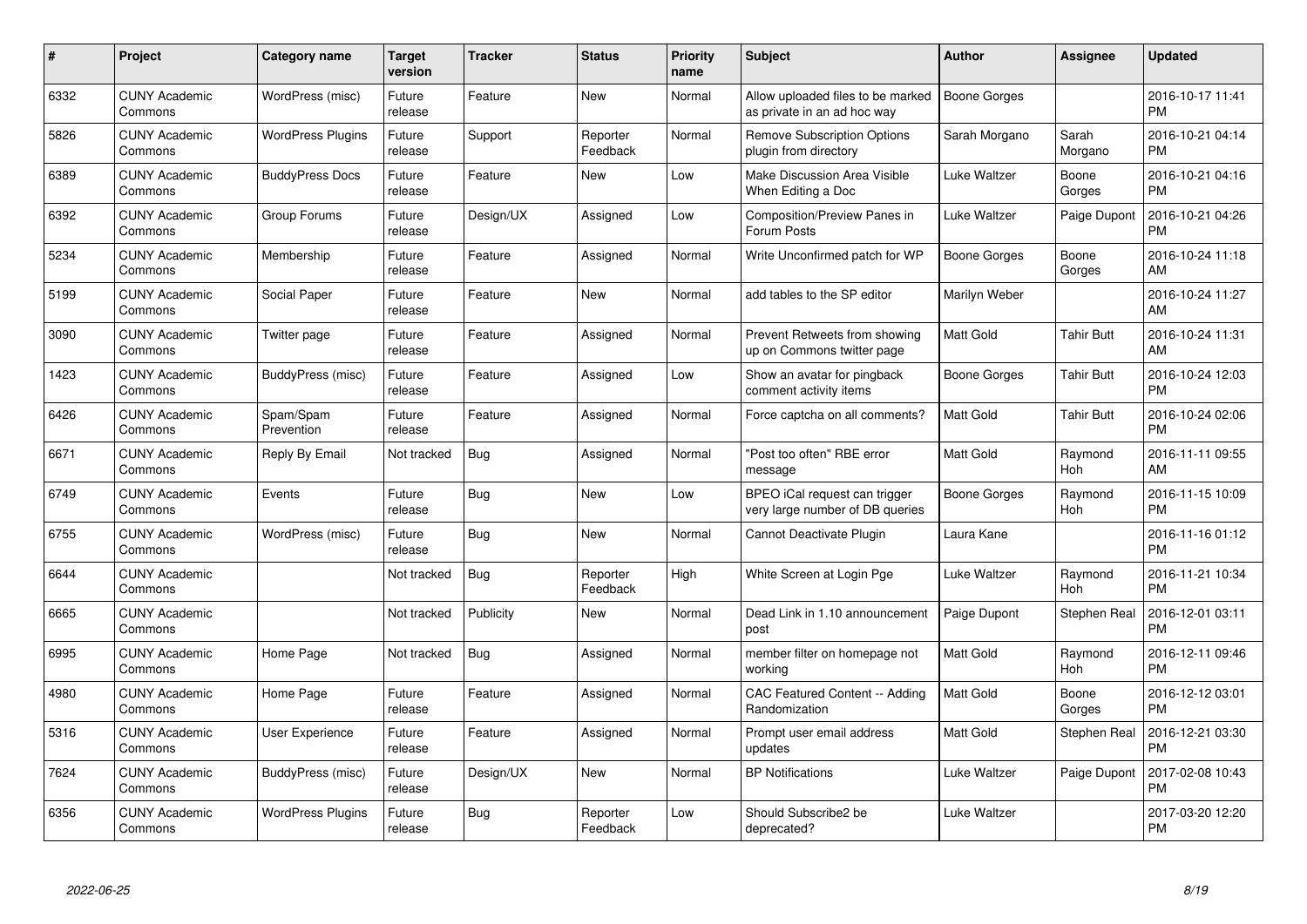| $\#$ | <b>Project</b>                  | <b>Category name</b>     | <b>Target</b><br>version | <b>Tracker</b> | <b>Status</b>        | <b>Priority</b><br>name | <b>Subject</b>                                                                                  | <b>Author</b>           | <b>Assignee</b>       | <b>Updated</b>                |
|------|---------------------------------|--------------------------|--------------------------|----------------|----------------------|-------------------------|-------------------------------------------------------------------------------------------------|-------------------------|-----------------------|-------------------------------|
| 7928 | <b>CUNY Academic</b><br>Commons | Group Forums             | Not tracked              | Bug            | <b>New</b>           | Normal                  | Duplicate Forum post                                                                            | <b>Luke Waltzer</b>     | Raymond<br>Hoh        | 2017-04-11 09:27<br><b>PM</b> |
| 4481 | <b>CUNY Academic</b><br>Commons | Events                   | Future<br>release        | Feature        | <b>New</b>           | Normal                  | Group admins/mods should have<br>the ability to unlink an event from<br>the group               | <b>Boone Gorges</b>     | Boone<br>Gorges       | 2017-04-24 03:53<br><b>PM</b> |
| 7828 | <b>CUNY Academic</b><br>Commons |                          | Not tracked              | Feature        | Assigned             | Normal                  | Theme Assessment 2017                                                                           | Margaret Galvan         | Margaret<br>Galvan    | 2017-05-02 10:41<br><b>PM</b> |
| 8078 | <b>CUNY Academic</b><br>Commons | <b>WordPress Plugins</b> | Future<br>release        | System Upgrade | Assigned             | Normal                  | <b>CommentPress Updates</b>                                                                     | Margaret Galvan         | Christian<br>Wach     | 2017-05-08 03:49<br><b>PM</b> |
| 8440 | <b>CUNY Academic</b><br>Commons | Onboarding               | Not tracked              | Bug            | New                  | Normal                  | <b>Create Test Email Accounts for</b><br><b>Onboarding Project</b>                              | Stephen Real            | Stephen Real          | 2017-08-01 09:49<br><b>PM</b> |
| 8211 | <b>CUNY Academic</b><br>Commons | <b>WordPress Themes</b>  | Future<br>release        | Feature        | <b>New</b>           | Normal                  | Theme Suggestions: Material<br>Design-Inspired Themes                                           | Margaret Galvan         | Margaret<br>Galvan    | 2017-08-07 02:48<br><b>PM</b> |
| 8756 | <b>CUNY Academic</b><br>Commons | <b>Group Blogs</b>       | Future<br>release        | Feature        | Hold                 | Normal                  | Connect multiple blogs to one<br>group?                                                         | Matt Gold               | Boone<br>Gorges       | 2017-09-30 10:42<br>AM        |
| 8675 | <b>CUNY Academic</b><br>Commons | User Onboarding          | Future<br>release        | Bug            | Reporter<br>Feedback | Low                     | Add new User search screen calls<br>for the input of email address but<br>doesn't work with one | Paul Hebert             | Boone<br>Gorges       | 2017-10-11 11:17<br>AM        |
| 8498 | <b>CUNY Academic</b><br>Commons | <b>WordPress Plugins</b> | Future<br>release        | Feature        | New                  | Low                     | <b>Gravity Forms Email Users</b>                                                                | Raffi<br>Khatchadourian | Matt Gold             | 2017-10-13 12:58<br><b>PM</b> |
| 8902 | <b>CUNY Academic</b><br>Commons | Design                   | Not tracked              | Feature        | Assigned             | Normal                  | Report back on research on<br><b>BuddyPress themes</b>                                          | Matt Gold               | Michael Smith         | 2017-11-10 12:31<br><b>PM</b> |
| 8837 | <b>CUNY Academic</b><br>Commons |                          | Not tracked              | Feature        | Assigned             | Normal                  | Create a form to request info from<br>people requesting premium<br>themes and plugins           | <b>Matt Gold</b>        | Marilyn<br>Weber      | 2017-11-14 03:35<br><b>PM</b> |
| 8898 | <b>CUNY Academic</b><br>Commons | Social Paper             | Not tracked              | Feature        | Assigned             | Normal                  | Usage data on docs and social<br>paper                                                          | Matt Gold               | Matt Gold             | 2017-11-16 11:32<br>AM        |
| 3615 | <b>CUNY Academic</b><br>Commons | Redmine                  | Not tracked              | Feature        | New                  | Low                     | Create Redmine issues via email                                                                 | Dominic Giglio          | Boone<br>Gorges       | 2017-11-16 11:36<br>AM        |
| 8976 | <b>CUNY Academic</b><br>Commons | Reply By Email           | Not tracked              | Feature        | Assigned             | Normal                  | Package RBE new topics<br>posting?                                                              | Matt Gold               | Raymond<br>Hoh        | 2017-12-04 02:34<br><b>PM</b> |
| 9015 | <b>CUNY Academic</b><br>Commons | Groups (misc)            | Not tracked              | Outreach       | Assigned             | Normal                  | Email group admins the email<br>addresses of their groups                                       | Matt Gold               | Matt Gold             | 2018-01-02 09:54<br>AM        |
| 9060 | <b>CUNY Academic</b><br>Commons | Commons In A Box         | Not tracked              | <b>Bug</b>     | Hold                 | Normal                  | Problems with CBox image library<br>upload                                                      | Lisa Rhody              | Raymond<br><b>Hoh</b> | 2018-01-10 03:26<br><b>PM</b> |
| 8991 | <b>CUNY Academic</b><br>Commons | Reply By Email           | Not tracked              | <b>Bug</b>     | Hold                 | Normal                  | RBE duplicate email message<br>issue                                                            | Matt Gold               | Raymond<br>Hoh        | 2018-02-18 08:53<br><b>PM</b> |
| 3580 | <b>CUNY Academic</b><br>Commons | Group Blogs              | Future<br>release        | Feature        | <b>New</b>           | Normal                  | Multiple blogs per group                                                                        | <b>Boone Gorges</b>     | Boone<br>Gorges       | 2018-02-20 02:02<br><b>PM</b> |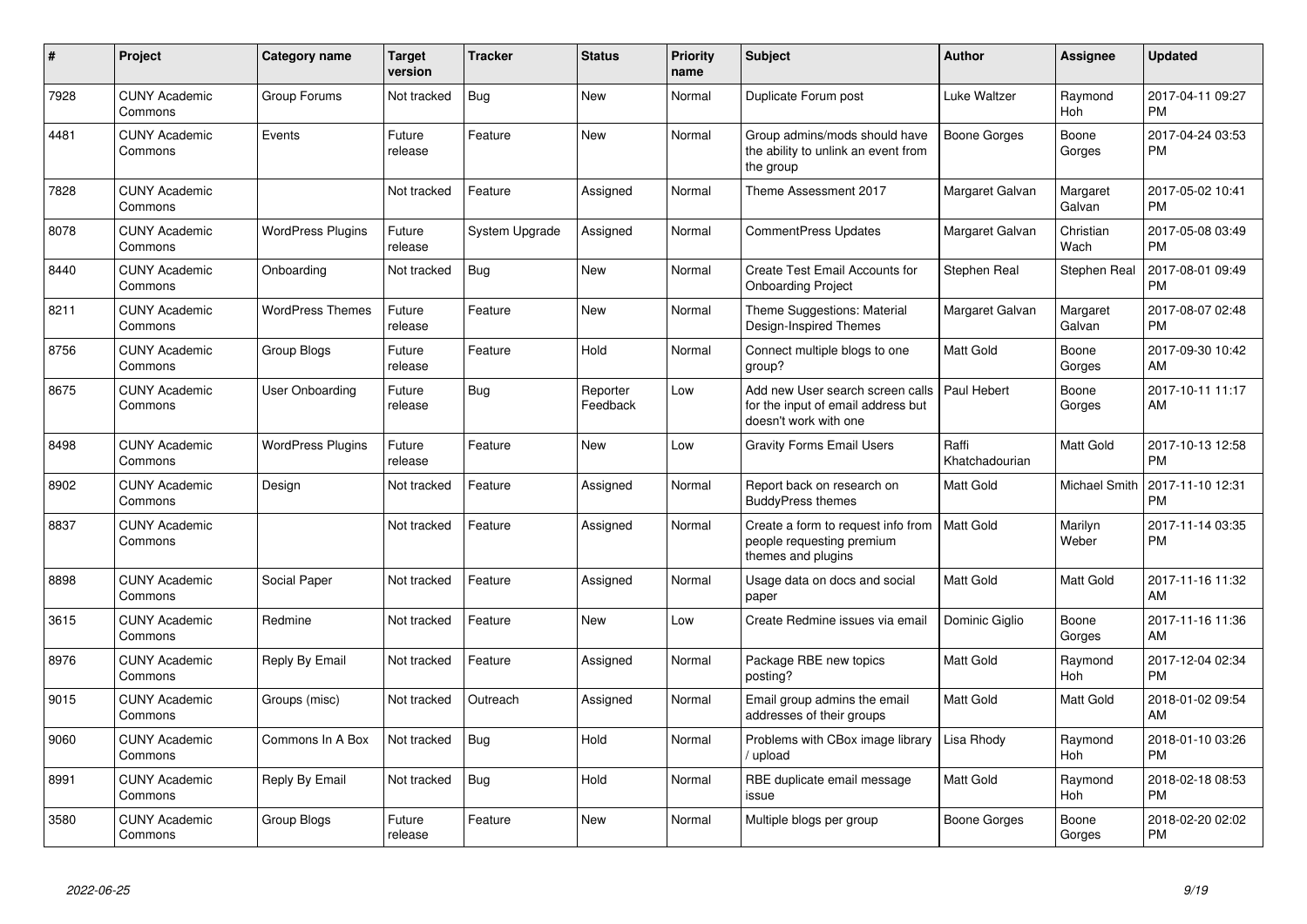| #     | Project                         | <b>Category name</b>     | <b>Target</b><br>version | <b>Tracker</b> | <b>Status</b>        | <b>Priority</b><br>name | <b>Subject</b>                                                                                                                               | <b>Author</b>           | Assignee              | <b>Updated</b>                |
|-------|---------------------------------|--------------------------|--------------------------|----------------|----------------------|-------------------------|----------------------------------------------------------------------------------------------------------------------------------------------|-------------------------|-----------------------|-------------------------------|
| 9346  | <b>CUNY Academic</b><br>Commons | WordPress (misc)         | Not tracked              | <b>Bug</b>     | <b>New</b>           | Normal                  | Clone cetls.bmcc.cuny.edu for<br>development                                                                                                 | Owen Roberts            | Raymond<br><b>Hoh</b> | 2018-03-06 05:35<br><b>PM</b> |
| 9211  | <b>CUNY Academic</b><br>Commons | <b>WordPress Plugins</b> | Future<br>release        | Support        | Reporter<br>Feedback | Normal                  | Auto-Role Setting in Forum Plugin<br>Causing Some Confusion                                                                                  | Luke Waltzer            | Boone<br>Gorges       | 2018-03-13 11:44<br>AM        |
| 7022  | <b>CUNY Academic</b><br>Commons | Announcements            | Future<br>release        | Bug            | <b>New</b>           | Normal                  | Sitewide announcements should<br>be displayed on, and dismissable<br>from, mapped domains                                                    | Boone Gorges            | Boone<br>Gorges       | 2018-03-22 10:18<br>AM        |
| 9420  | <b>CUNY Academic</b><br>Commons | cuny.is                  | Not tracked              | Feature        | <b>New</b>           | Normal                  | Request for http://cuny.is/streams                                                                                                           | Raffi<br>Khatchadourian | Marilyn<br>Weber      | 2018-04-02 10:08<br>AM        |
| 9207  | <b>CUNY Academic</b><br>Commons |                          | Future<br>release        | Support        | Reporter<br>Feedback | Normal                  | display dashboards made in<br>Tableau?                                                                                                       | Marilyn Weber           | Boone<br>Gorges       | 2018-04-10 10:42<br>AM        |
| 7663  | <b>CUNY Academic</b><br>Commons | Social Paper             | Future<br>release        | <b>Bug</b>     | <b>New</b>           | Normal                  | Social Paper notifications not<br>formatted correctly on secondary<br>sites                                                                  | Boone Gorges            | Boone<br>Gorges       | 2018-04-16 03:52<br><b>PM</b> |
| 7981  | <b>CUNY Academic</b><br>Commons | Social Paper             | Future<br>release        | <b>Bug</b>     | <b>New</b>           | Normal                  | Social Paper comments should<br>not go to spam                                                                                               | Luke Waltzer            | Boone<br>Gorges       | 2018-04-16 03:52<br><b>PM</b> |
| 3768  | <b>CUNY Academic</b><br>Commons | <b>Public Portfolio</b>  | Future<br>release        | Feature        | Assigned             | Normal                  | Institutions/Past positions on<br>public portfolios                                                                                          | Matt Gold               | Boone<br>Gorges       | 2018-04-23 10:44<br>AM        |
| 9643  | <b>CUNY Academic</b><br>Commons | Publicity                | Not tracked              | Feature        | <b>New</b>           | Normal                  | Create a page on the Commons<br>for logos etc.                                                                                               | Stephen Real            | Stephen Real          | 2018-04-24 10:53<br>AM        |
| 8607  | <b>CUNY Academic</b><br>Commons |                          | Not tracked              | Support        | <b>New</b>           | Normal                  | Paypal?                                                                                                                                      | Marilyn Weber           | Matt Gold             | 2018-05-15 01:37<br><b>PM</b> |
| 9729  | <b>CUNY Academic</b><br>Commons | <b>SEO</b>               | Not tracked              | Support        | <b>New</b>           | Normal                  | 503 Errors showing on<br>newlaborforum.cuny.edu                                                                                              | Diane Krauthamer        | Raymond<br>Hoh        | 2018-05-22 04:48<br><b>PM</b> |
| 9835  | <b>CUNY Academic</b><br>Commons | Group Forums             | Future<br>release        | <b>Bug</b>     | Assigned             | Normal                  | add a "like" function?                                                                                                                       | Marilyn Weber           | <b>Erik Trainer</b>   | 2018-06-05 01:49<br><b>PM</b> |
| 9895  | <b>CUNY Academic</b><br>Commons | Onboarding               | Future<br>release        | Feature        | Assigned             | Normal                  | Add "Accept Invitation"<br>link/button/function to Group<br>and/or Site invitation emails?                                                   | Luke Waltzer            | Boone<br>Gorges       | 2018-06-07 12:42<br><b>PM</b> |
| 9908  | <b>CUNY Academic</b><br>Commons |                          | Not tracked              | Feature        | <b>New</b>           | Normal                  | Is it possible to send email<br>updates to users (or an email<br>address not on the list) for only a<br>single page AFTER being<br>prompted? | <b>Michael Shields</b>  | scott voth            | 2018-06-11 01:34<br><b>PM</b> |
| 9515  | <b>CUNY Academic</b><br>Commons | <b>WordPress Plugins</b> | Not tracked              | Bug            | Reporter<br>Feedback | Normal                  | Text to Speech plugin - "More<br>Slowly" checkbox not working                                                                                | scott voth              | Boone<br>Gorges       | 2018-06-13 02:26<br><b>PM</b> |
| 9941  | <b>CUNY Academic</b><br>Commons | Wiki                     | Not tracked              | Support        | Assigned             | Normal                  | Wiki functionality                                                                                                                           | <b>Matt Gold</b>        | Boone<br>Gorges       | 2018-06-26 10:57<br>AM        |
| 10040 | <b>CUNY Academic</b><br>Commons | WordPress (misc)         | Not tracked              | Bug            | Reporter<br>Feedback | Normal                  | User doesn't see full list of themes                                                                                                         | <b>Matt Gold</b>        | Boone<br>Gorges       | 2018-07-25 10:12<br>AM        |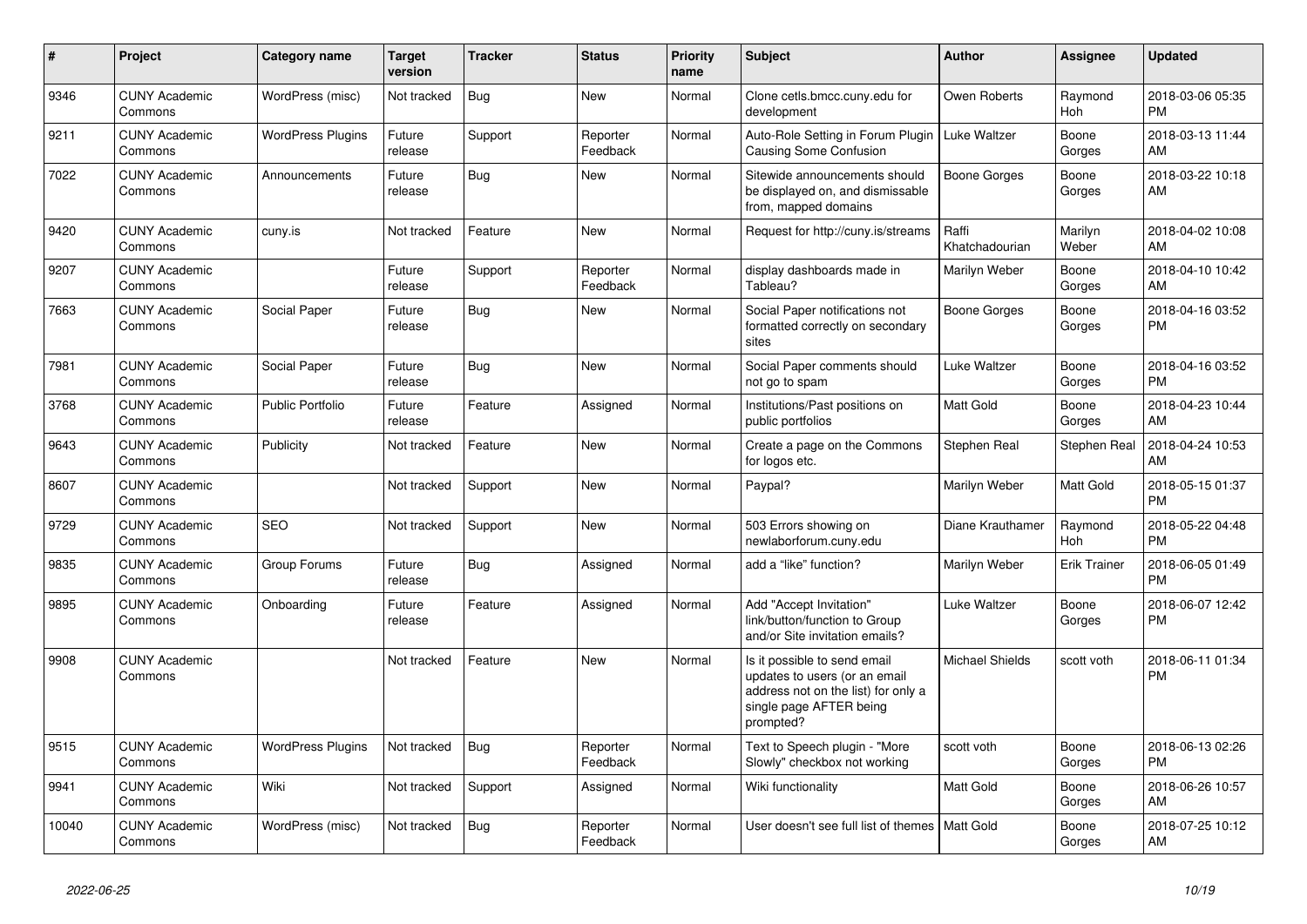| #     | Project                         | <b>Category name</b>       | <b>Target</b><br>version | <b>Tracker</b> | <b>Status</b>        | <b>Priority</b><br>name | Subject                                                                                                      | Author                  | <b>Assignee</b> | <b>Updated</b>                |
|-------|---------------------------------|----------------------------|--------------------------|----------------|----------------------|-------------------------|--------------------------------------------------------------------------------------------------------------|-------------------------|-----------------|-------------------------------|
| 9979  | <b>CUNY Academic</b><br>Commons | <b>Email Notifications</b> | Not tracked              | <b>Bug</b>     | Reporter<br>Feedback | Normal                  | Reports of slow email activation<br>emails                                                                   | <b>Matt Gold</b>        | Boone<br>Gorges | 2018-08-29 09:40<br>PM        |
| 10262 | <b>CUNY Academic</b><br>Commons |                            | Not tracked              | <b>Bug</b>     | Reporter<br>Feedback | Normal                  | Newsletter Plugin: Broken Image<br>at Bottom of All Newsletters                                              | Mark Webb               | Raymond<br>Hoh  | 2018-08-30 05:17<br><b>PM</b> |
| 9947  | <b>CUNY Academic</b><br>Commons | <b>WordPress Plugins</b>   | Future<br>release        | Feature        | Reporter<br>Feedback | Normal                  | Install H5P quiz plugin                                                                                      | Matt Gold               | Boone<br>Gorges | 2018-09-11 11:01<br>AM        |
| 10368 | <b>CUNY Academic</b><br>Commons |                            | Future<br>release        | Feature        | Assigned             | Normal                  | Use ORCID data to populate<br>academic profile page                                                          | Stephen Francoeu        | Boone<br>Gorges | 2018-09-25 01:53<br><b>PM</b> |
| 5992  | <b>CUNY Academic</b><br>Commons | <b>Email Notifications</b> | Future<br>release        | Feature        | New                  | Normal                  | Changing the From line of<br>autogenerated blog emails                                                       | Marilyn Weber           |                 | 2018-09-27 05:19<br><b>PM</b> |
| 9289  | <b>CUNY Academic</b><br>Commons | <b>WordPress Plugins</b>   | Future<br>release        | Bug            | Reporter<br>Feedback | Normal                  | Email Users Plugin                                                                                           | Laurie Hurson           | Boone<br>Gorges | 2018-10-24 12:34<br><b>PM</b> |
| 9028  | <b>CUNY Academic</b><br>Commons | Onboarding                 | Future<br>release        | Feature        | Assigned             | Normal                  | suggest groups to new members<br>during the registration process                                             | Matt Gold               | Chris Stein     | 2018-10-24 12:34<br><b>PM</b> |
| 9926  | <b>CUNY Academic</b><br>Commons | <b>WordPress Plugins</b>   | Future<br>release        | Bug            | New                  | Normal                  | twitter-mentions-as-comments<br>cron jobs can run long                                                       | <b>Boone Gorges</b>     | Boone<br>Gorges | 2018-10-24 12:34<br>PM        |
| 10657 | <b>CUNY Academic</b><br>Commons |                            | Not tracked              | Support        | Reporter<br>Feedback | Normal                  | child theme problems                                                                                         | Marilyn Weber           |                 | 2018-11-08 01:19<br><b>PM</b> |
| 10659 | <b>CUNY Academic</b><br>Commons | Group Forums               | Future<br>release        | Feature        | Assigned             | Normal                  | Post to multiple groups via email                                                                            | Matt Gold               | Raymond<br>Hoh  | 2018-11-15 12:54<br>AM        |
| 10769 | <b>CUNY Academic</b><br>Commons | <b>WordPress Themes</b>    | Not tracked              | Bug            | Reporter<br>Feedback | Normal                  | 2011 Theme Sidebar                                                                                           | Mark Webb               |                 | 2018-12-04 04:09<br><b>PM</b> |
| 10794 | <b>CUNY Academic</b><br>Commons | Performance                | Not tracked              | <b>Bug</b>     | New                  | Normal                  | Memcached connection<br>occasionally breaks                                                                  | Boone Gorges            | Boone<br>Gorges | 2018-12-06 03:30<br><b>PM</b> |
| 10839 | <b>CUNY Academic</b><br>Commons | About page                 | Not tracked              | Support        | <b>New</b>           | Normal                  | <b>Mission Statement Needs</b><br>Revision                                                                   | scott voth              | Matt Gold       | 2018-12-26 10:58<br>AM        |
| 10982 | <b>CUNY Academic</b><br>Commons | Domain Mapping             | Not tracked              | Support        | Reporter<br>Feedback | Normal                  | <b>CNAME</b> question                                                                                        | scott voth              |                 | 2019-01-22 04:29<br>PM        |
| 11024 | <b>CUNY Academic</b><br>Commons | WordPress (misc)           | Future<br>release        | Bug            | New                  | Normal                  | Subsites should not show "you<br>should update your .htaccess<br>now" notice after permalink<br>setting save | <b>Boone Gorges</b>     |                 | 2019-01-28 01:35<br><b>PM</b> |
| 11077 | <b>CUNY Academic</b><br>Commons | Events                     | Not tracked              | Feature        | Reporter<br>Feedback | Normal                  | Show event category description<br>in event list view                                                        | Raffi<br>Khatchadourian |                 | 2019-02-12 10:38<br>PM        |
| 11131 | <b>CUNY Academic</b><br>Commons |                            | Future<br>release        | Feature        | Reporter<br>Feedback | Normal                  | Image Annotation Plugins                                                                                     | Laurie Hurson           |                 | 2019-02-26 11:33<br>AM        |
| 11120 | <b>CUNY Academic</b><br>Commons | <b>WordPress Plugins</b>   | Not tracked              | Bug            | Reporter<br>Feedback | Normal                  | Events Manager Events Not<br>Showing Up                                                                      | Mark Webb               |                 | 2019-02-27 04:10<br><b>PM</b> |
| 9720  | <b>CUNY Academic</b><br>Commons | Authentication             | Future<br>release        | Feature        | New                  | Normal                  | The Commons should be an<br>oAuth provider                                                                   | <b>Boone Gorges</b>     |                 | 2019-03-01 02:04<br>PM        |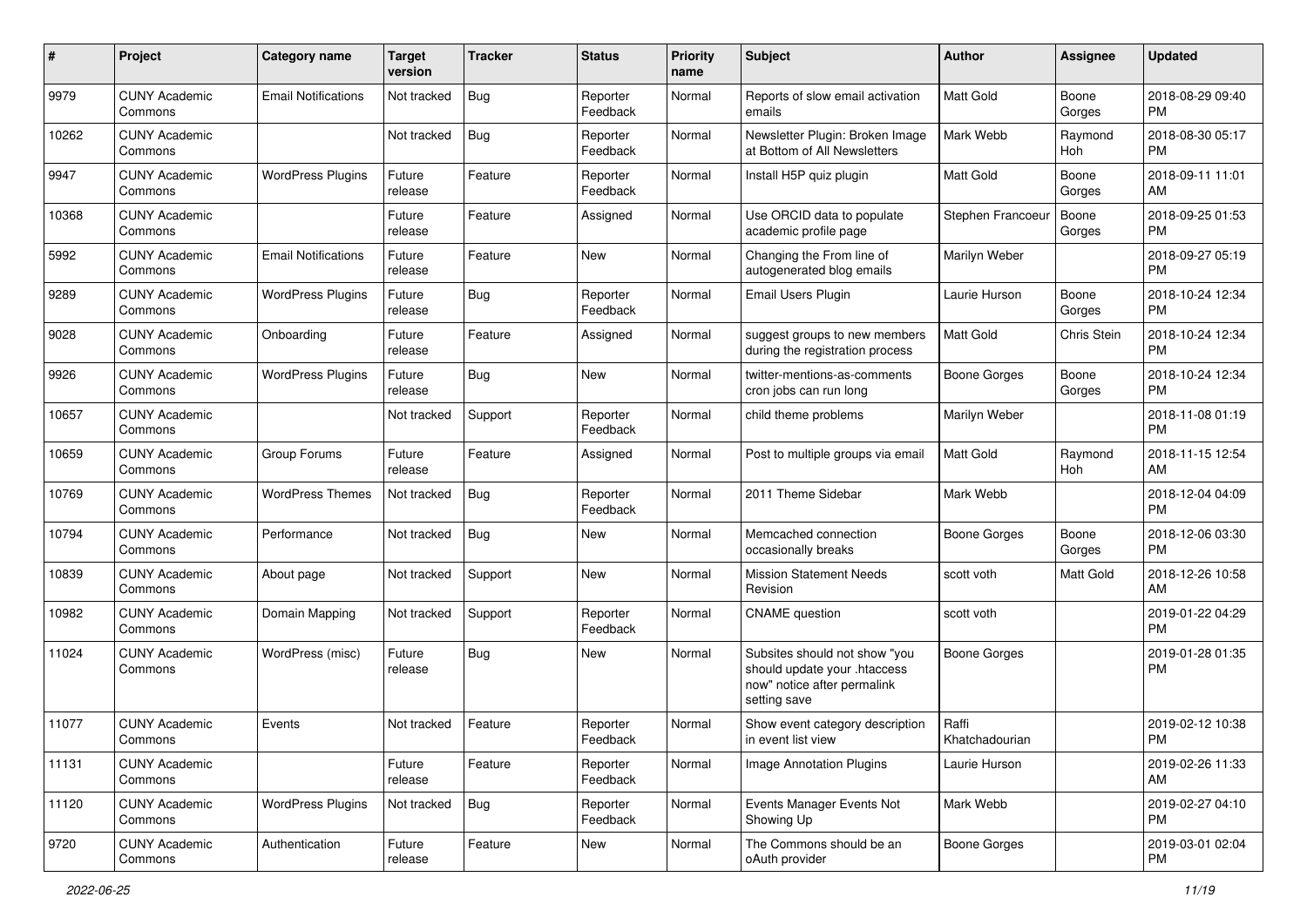| #     | Project                         | <b>Category name</b>     | Target<br>version | <b>Tracker</b> | <b>Status</b>        | <b>Priority</b><br>name | <b>Subject</b>                                                                       | Author                | Assignee           | <b>Updated</b>                |
|-------|---------------------------------|--------------------------|-------------------|----------------|----------------------|-------------------------|--------------------------------------------------------------------------------------|-----------------------|--------------------|-------------------------------|
| 4635  | <b>CUNY Academic</b><br>Commons | Authentication           | Future<br>release | Feature        | New                  | Normal                  | Allow non-WP authentication                                                          | <b>Boone Gorges</b>   | Sonja Leix         | 2019-03-01 02:05<br><b>PM</b> |
| 5016  | <b>CUNY Academic</b><br>Commons | Events                   | Future<br>release | Feature        | Assigned             | Low                     | Allow comments to be posted on<br>events                                             | Matt Gold             | Raymond<br>Hoh     | 2019-03-01 02:23<br><b>PM</b> |
| 1544  | <b>CUNY Academic</b><br>Commons | Groups (misc)            | Future<br>release | Feature        | Reporter<br>Feedback | Normal                  | Group Filtering and Sorting                                                          | Matt Gold             | Chris Stein        | 2019-03-01 02:25<br><b>PM</b> |
| 11149 | <b>CUNY Academic</b><br>Commons |                          | Not tracked       | Support        | Reporter<br>Feedback | Normal                  | comments getting blocked                                                             | Marilyn Weber         | Raymond<br>Hoh     | 2019-03-26 11:40<br>AM        |
| 11392 | <b>CUNY Academic</b><br>Commons |                          | Future<br>release | Bug            | New                  | Normal                  | Migrate users away from<br><b>StatPress</b>                                          | <b>Boone Gorges</b>   |                    | 2019-04-23 03:53<br><b>PM</b> |
| 11449 | <b>CUNY Academic</b><br>Commons | WordPress - Media        | Not tracked       | Support        | Reporter<br>Feedback | Normal                  | Cloning Media Library for JITP<br>from Staging to Production Site                    | <b>Patrick DeDauw</b> | Boone<br>Gorges    | 2019-05-13 12:00<br><b>PM</b> |
| 11386 | <b>CUNY Academic</b><br>Commons | WordPress - Media        | Not tracked       | Support        | Reporter<br>Feedback | Normal                  | disappearing images                                                                  | scott voth            | Boone<br>Gorges    | 2019-05-14 10:32<br>AM        |
| 11393 | <b>CUNY Academic</b><br>Commons |                          | Not tracked       | Publicity      | New                  | Normal                  | After 1.15 release, ceate a hero<br>slide and post about adding a site<br>to a group | scott voth            | Patrick<br>Sweeney | 2019-05-14 10:32<br>AM        |
| 11415 | <b>CUNY Academic</b><br>Commons | <b>WordPress Plugins</b> | Not tracked       | <b>Bug</b>     | Reporter<br>Feedback | Normal                  | <b>Blog Subscriptions in Jetpack</b>                                                 | Laurie Hurson         |                    | 2019-05-14 10:34<br>AM        |
| 11509 | <b>CUNY Academic</b><br>Commons |                          | Not tracked       | Support        | Reporter<br>Feedback | Normal                  | deleted Page causing a Menu<br>problem?                                              | Marilyn Weber         |                    | 2019-06-04 09:54<br>AM        |
| 11496 | <b>CUNY Academic</b><br>Commons | <b>Public Portfolio</b>  | 1.15.2            | Support        | New                  | Normal                  | Replace Twitter Icon on Member<br>Portfolio page                                     | scott voth            | Boone<br>Gorges    | 2019-06-06 01:03<br><b>PM</b> |
| 11531 | <b>CUNY Academic</b><br>Commons | Events                   | Future<br>release | Feature        | <b>New</b>           | Normal                  | Main Events calendar should<br>include non-public events that<br>user has access to  | scott voth            | Boone<br>Gorges    | 2019-06-11 10:00<br>AM        |
| 11556 | <b>CUNY Academic</b><br>Commons | Courses                  | Not tracked       | Bug            | Reporter<br>Feedback | Normal                  | Instructor name given in course<br>listing                                           | Tom Harbison          |                    | 2019-06-25 04:12<br><b>PM</b> |
| 11624 | <b>CUNY Academic</b><br>Commons | WordPress (misc)         | Not tracked       | Support        | New                  | Normal                  | Change pages into posts or swap<br>database for a Commons site?                      | Stephen Klein         | Raymond<br>Hoh     | 2019-07-09 11:04<br>AM        |
| 11493 | <b>CUNY Academic</b><br>Commons | Domain Mapping           | Not tracked       | Support        | Reporter<br>Feedback | Normal                  | Domain Mapping Request - Talia<br>Schaffer                                           | scott voth            | <b>Matt Gold</b>   | 2019-08-06 08:39<br>AM        |
| 11771 | <b>CUNY Academic</b><br>Commons |                          | Not tracked       | Support        | Reporter<br>Feedback | Normal                  | post displays in sections                                                            | Marilyn Weber         |                    | 2019-08-20 10:34<br>AM        |
| 11787 | <b>CUNY Academic</b><br>Commons |                          | Not tracked       | Support        | Reporter<br>Feedback | Normal                  | automated comments notifications   Marilyn Weber<br>on ZenDesk                       |                       |                    | 2019-08-26 06:18<br><b>PM</b> |
| 11834 | <b>CUNY Academic</b><br>Commons | <b>Group Files</b>       | Future<br>release | Feature        | New                  | Normal                  | Improved tools for managing<br>group file folders                                    | <b>Boone Gorges</b>   | Sonja Leix         | 2019-09-06 03:55<br>PM        |
| 10678 | <b>CUNY Academic</b><br>Commons |                          | Not tracked       | Bug            | Reporter<br>Feedback | High                    | Newsletter Plugin Not Sending<br>Out Newsletters                                     | Mark Webb             | Boone<br>Gorges    | 2019-09-16 09:38<br>PM        |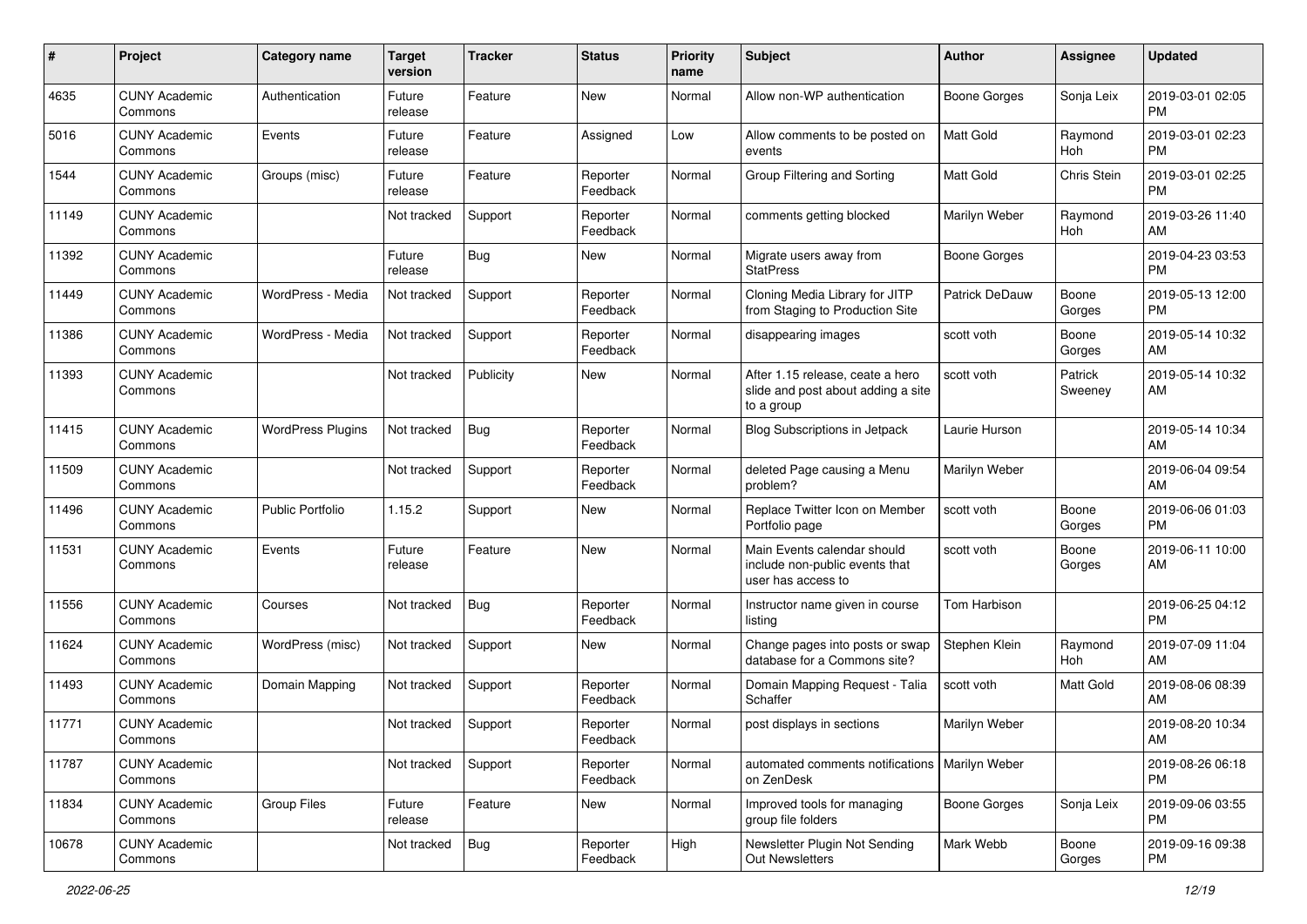| #     | <b>Project</b>                  | <b>Category name</b>       | Target<br>version | Tracker       | <b>Status</b>        | <b>Priority</b><br>name | <b>Subject</b>                                                               | <b>Author</b>       | <b>Assignee</b>       | <b>Updated</b>                |
|-------|---------------------------------|----------------------------|-------------------|---------------|----------------------|-------------------------|------------------------------------------------------------------------------|---------------------|-----------------------|-------------------------------|
| 5050  | <b>CUNY Academic</b><br>Commons | Social Paper               | Future<br>release | Feature       | <b>New</b>           | Low                     | Making comments visible in SP<br>editing mode (SP suggestion #1)             | Marilyn Weber       | Samantha<br>Raddatz   | 2019-09-17 11:10<br><b>PM</b> |
| 10273 | <b>CUNY Academic</b><br>Commons | Registration               | Not tracked       | Support       | Reporter<br>Feedback | Normal                  | users combining CF and campus<br>address                                     | Marilyn Weber       |                       | 2019-09-18 10:58<br>AM        |
| 11879 | <b>CUNY Academic</b><br>Commons |                            | Not tracked       | Bug           | <b>New</b>           | Normal                  | Hypothesis comments appearing<br>on multiple, different pdfs across<br>blogs | Laurie Hurson       | Laurie Hurson         | 2019-09-19 02:39<br><b>PM</b> |
| 11545 | <b>CUNY Academic</b><br>Commons | <b>WordPress Plugins</b>   | Not tracked       | Support       | <b>New</b>           | Normal                  | Twitter searches in WordPress                                                | Gina Cherry         | Matt Gold             | 2019-09-23 01:03<br><b>PM</b> |
| 8666  | <b>CUNY Academic</b><br>Commons | Teaching                   | Not tracked       | Documentation | Assigned             | Normal                  | Create Teaching on the<br>Commons Resource Page                              | Matt Gold           | Laurie Hurson         | 2019-09-23 03:16<br><b>PM</b> |
| 11788 | <b>CUNY Academic</b><br>Commons | <b>WordPress Plugins</b>   | Future<br>release | Support       | Reporter<br>Feedback | Normal                  | Plugin Request - Browse Aloud                                                | scott voth          |                       | 2019-09-24 08:42<br>AM        |
| 11848 | <b>CUNY Academic</b><br>Commons |                            | Not tracked       | Support       | Hold                 | Normal                  | a Dean of Faculty wants to share<br>a large file                             | Marilyn Weber       |                       | 2019-09-24 08:44<br>AM        |
| 11860 | <b>CUNY Academic</b><br>Commons | Registration               | Future<br>release | Feature       | <b>New</b>           | Normal                  | Ensure Students Are Aware They<br>Can Use Aliases At Registration            | scott voth          |                       | 2019-09-24 08:46<br>AM        |
| 11883 | <b>CUNY Academic</b><br>Commons | Help/Codex                 | Not tracked       | Support       | <b>New</b>           | Normal                  | Need Embedding Help Page<br>Update (Tableau)                                 | Anthony Wheeler     | scott voth            | 2019-09-24 08:49<br>AM        |
| 11517 | <b>CUNY Academic</b><br>Commons |                            | Not tracked       | Feature       | Assigned             | Normal                  | wp-accessibility plugin should not<br>strip 'target="_blank" by default      | <b>Boone Gorges</b> | Laurie Hurson         | 2019-09-24 09:57<br>AM        |
| 11519 | <b>CUNY Academic</b><br>Commons |                            | Not tracked       | Support       | Assigned             | Normal                  | comment option not appearing                                                 | Marilyn Weber       |                       | 2019-09-24 10:28<br>AM        |
| 11789 | <b>CUNY Academic</b><br>Commons | Courses                    | Future<br>release | Feature       | <b>New</b>           | Normal                  | Ability to remove item from<br>Courses list                                  | Laurie Hurson       | Sonja Leix            | 2019-09-24 12:28<br><b>PM</b> |
| 8836  | <b>CUNY Academic</b><br>Commons | <b>Blogs (BuddyPress)</b>  | Future<br>release | Feature       | Assigned             | Normal                  | Redesign site launch process                                                 | Matt Gold           | Boone<br>Gorges       | 2019-10-03 02:49<br><b>PM</b> |
| 12004 | <b>CUNY Academic</b><br>Commons |                            | Not tracked       | Support       | Reporter<br>Feedback | Normal                  | Notifications for spam blog<br>comments                                      | Gina Cherry         | Raymond<br>Hoh        | 2019-11-01 12:05<br><b>PM</b> |
| 11945 | <b>CUNY Academic</b><br>Commons | Reckoning                  | Future<br>release | Feature       | Reporter<br>Feedback | Normal                  | Add Comments bubble to<br>Reckoning views                                    | Boone Gorges        | Boone<br>Gorges       | 2019-11-12 05:14<br><b>PM</b> |
| 12091 | <b>CUNY Academic</b><br>Commons | <b>Group Files</b>         | Future<br>release | Feature       | <b>New</b>           | Normal                  | Improved pre-upload file<br>validation for bp-group-documents                | Boone Gorges        | Boone<br>Gorges       | 2019-11-14 01:21<br><b>PM</b> |
| 11971 | <b>CUNY Academic</b><br>Commons | <b>Email Notifications</b> | Future<br>release | Bug           | Reporter<br>Feedback | Low                     | Pictures obscured in emailed post<br>notifications                           | Marilyn Weber       | Raymond<br><b>Hoh</b> | 2019-11-21 01:14<br><b>PM</b> |
| 12198 | <b>CUNY Academic</b><br>Commons |                            | Not tracked       | Bug           | Reporter<br>Feedback | Normal                  | Duplicate listing in My Sites                                                | Tom Harbison        |                       | 2019-12-09 05:50<br><b>PM</b> |
| 12247 | <b>CUNY Academic</b><br>Commons | Publicity                  | Not tracked       | Support       | <b>New</b>           | Normal                  | <b>Screenshot of First Commons</b><br>Homepage                               | scott voth          | scott voth            | 2020-01-14 12:08<br><b>PM</b> |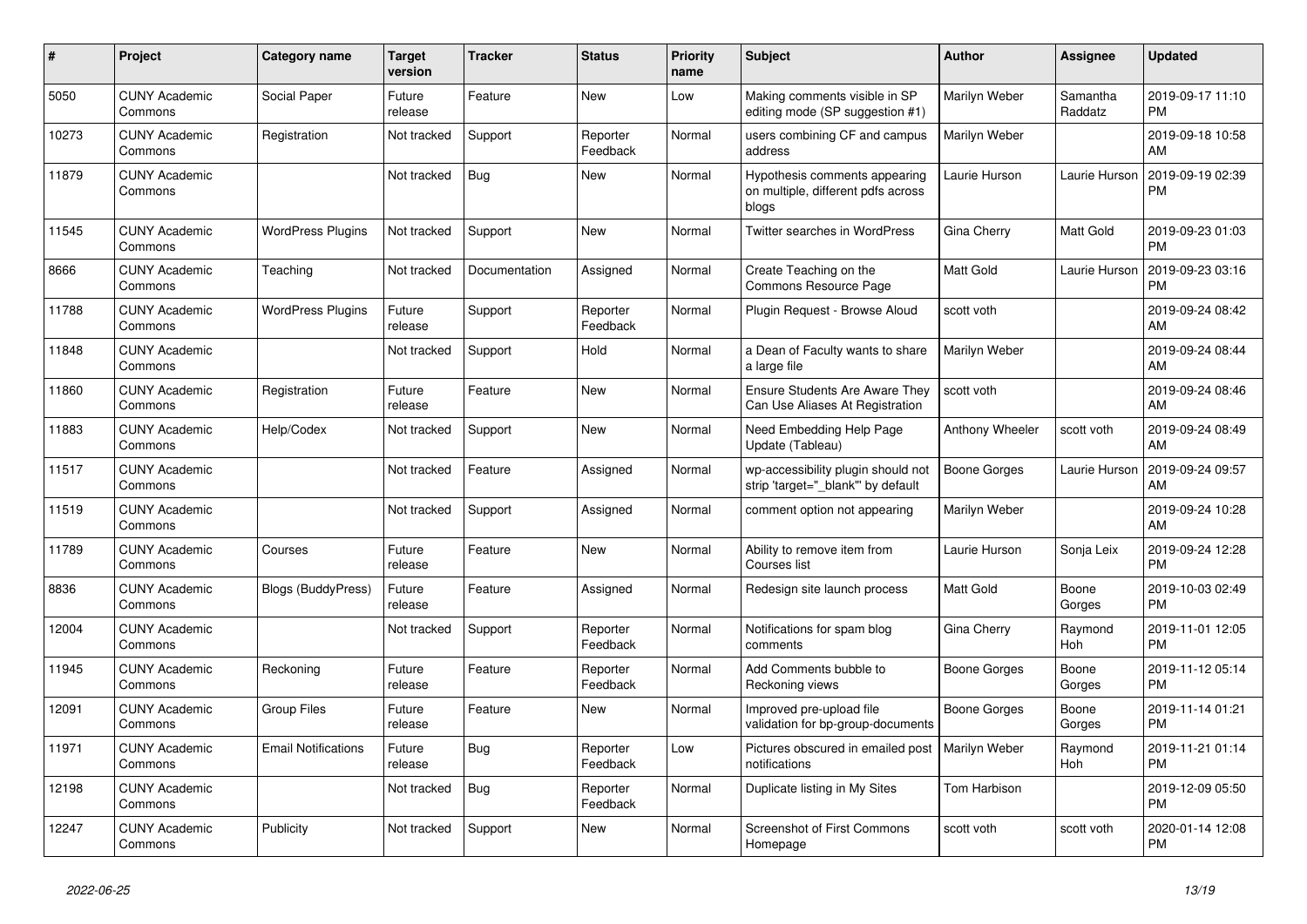| #     | <b>Project</b>                  | Category name             | <b>Target</b><br>version | Tracker       | <b>Status</b>        | <b>Priority</b><br>name | <b>Subject</b>                                                                                | <b>Author</b>       | Assignee            | <b>Updated</b>                |
|-------|---------------------------------|---------------------------|--------------------------|---------------|----------------------|-------------------------|-----------------------------------------------------------------------------------------------|---------------------|---------------------|-------------------------------|
| 12328 | <b>CUNY Academic</b><br>Commons |                           | Not tracked              | Support       | <b>New</b>           | Normal                  | Sign up Code for Non-CUNY<br>Faculty                                                          | Laurie Hurson       |                     | 2020-01-28 10:25<br>AM        |
| 12350 | <b>CUNY Academic</b><br>Commons | <b>Blogs (BuddyPress)</b> | Not tracked              | Support       | Reporter<br>Feedback | Normal                  | URL creation problem                                                                          | Marilyn Weber       |                     | 2020-02-03 11:27<br>AM        |
| 12352 | <b>CUNY Academic</b><br>Commons |                           | Not tracked              | Support       | New                  | Normal                  | 'posts list" page builder block<br>option                                                     | Marilyn Weber       |                     | 2020-02-03 01:29<br><b>PM</b> |
| 12360 | <b>CUNY Academic</b><br>Commons | <b>WordPress Themes</b>   | Not tracked              | Bug           | Reporter<br>Feedback | Normal                  | site just says "DANTE We are<br>currently in maintenance mode,<br>please check back shortly." | Marilyn Weber       |                     | 2020-02-04 12:13<br><b>PM</b> |
| 12382 | <b>CUNY Academic</b><br>Commons | Membership                | Not tracked              | Support       | <b>New</b>           | Normal                  | Email request change                                                                          | Marilyn Weber       | Marilyn<br>Weber    | 2020-02-06 12:56<br><b>PM</b> |
| 12392 | <b>CUNY Academic</b><br>Commons | Help/Codex                | Not tracked              | Documentation | <b>New</b>           | Normal                  | Updates to Common Commons<br>Questions on Help Page                                           | scott voth          | Margaret<br>Galvan  | 2020-02-11 10:53<br>AM        |
| 12438 | <b>CUNY Academic</b><br>Commons | Courses                   | Not tracked              | <b>Bug</b>    | <b>New</b>           | Normal                  | Site appearing twice                                                                          | Laurie Hurson       | Boone<br>Gorges     | 2020-02-18 01:34<br><b>PM</b> |
| 12484 | <b>CUNY Academic</b><br>Commons |                           | Not tracked              | Support       | Reporter<br>Feedback | Normal                  | Sign up Code for COIL Course<br>starting in March                                             | Laurie Hurson       | Matt Gold           | 2020-03-02 02:26<br><b>PM</b> |
| 12446 | <b>CUNY Academic</b><br>Commons | Groups (misc)             | Future<br>release        | Feature       | Reporter<br>Feedback | Normal                  | Toggle default site to group forum<br>posting                                                 | Laurie Hurson       | Laurie Hurson       | 2020-03-10 11:57<br>AM        |
| 12573 | <b>CUNY Academic</b><br>Commons | <b>WordPress Plugins</b>  | Future<br>release        | Bug           | New                  | Normal                  | <b>CommentPress Core Issues</b>                                                               | scott voth          |                     | 2020-03-24 04:32<br><b>PM</b> |
| 5581  | <b>CUNY Academic</b><br>Commons | Analytics                 | Future<br>release        | Feature       | Assigned             | Normal                  | <b>Explore alternatives to Google</b><br>Analytics                                            | <b>Matt Gold</b>    | Valerie<br>Townsend | 2020-04-17 03:12<br><b>PM</b> |
| 10354 | <b>CUNY Academic</b><br>Commons | <b>Public Portfolio</b>   | Future<br>release        | Feature       | New                  | Normal                  | Opt out of Having a Profile Page                                                              | scott voth          | Chris Stein         | 2020-05-12 10:43<br>AM        |
| 12741 | <b>CUNY Academic</b><br>Commons | <b>WordPress Plugins</b>  | Not tracked              | Support       | Reporter<br>Feedback | Normal                  | Tableau Public Viz Block                                                                      | Marilyn Weber       | Raymond<br>Hoh      | 2020-05-12 11:00<br>AM        |
| 12911 | <b>CUNY Academic</b><br>Commons |                           | Not tracked              | Feature       | <b>New</b>           | Normal                  | Block access to xmlrpc.php based<br>on User-Agent                                             | <b>Boone Gorges</b> | Boone<br>Gorges     | 2020-06-09 05:12<br><b>PM</b> |
| 13034 | <b>CUNY Academic</b><br>Commons |                           | Not tracked              | Support       | Reporter<br>Feedback | Normal                  | a site is asking people to join the<br>Commons to get a download                              | Marilyn Weber       |                     | 2020-07-12 07:23<br>AM        |
| 13048 | <b>CUNY Academic</b><br>Commons | Shortcodes and<br>embeds  | Future<br>release        | Feature       | <b>New</b>           | Normal                  | Jupyter Notebooks support                                                                     | <b>Boone Gorges</b> |                     | 2020-07-14 11:46<br>AM        |
| 3002  | <b>CUNY Academic</b><br>Commons | Search                    | Future<br>release        | Feature       | Assigned             | Normal                  | Overhaul CAC search by using<br>external search appliance                                     | <b>Boone Gorges</b> | Boone<br>Gorges     | 2020-07-15 03:05<br><b>PM</b> |
| 12436 | <b>CUNY Academic</b><br>Commons |                           | Not tracked              | Bug           | Assigned             | Normal                  | Nightly system downtime                                                                       | <b>Boone Gorges</b> |                     | 2020-08-01 09:30<br>AM        |
| 13255 | <b>CUNY Academic</b><br>Commons |                           | Not tracked              | Support       | Reporter<br>Feedback | Normal                  | Accessibility problems                                                                        | Marilyn Weber       |                     | 2020-09-01 05:48<br><b>PM</b> |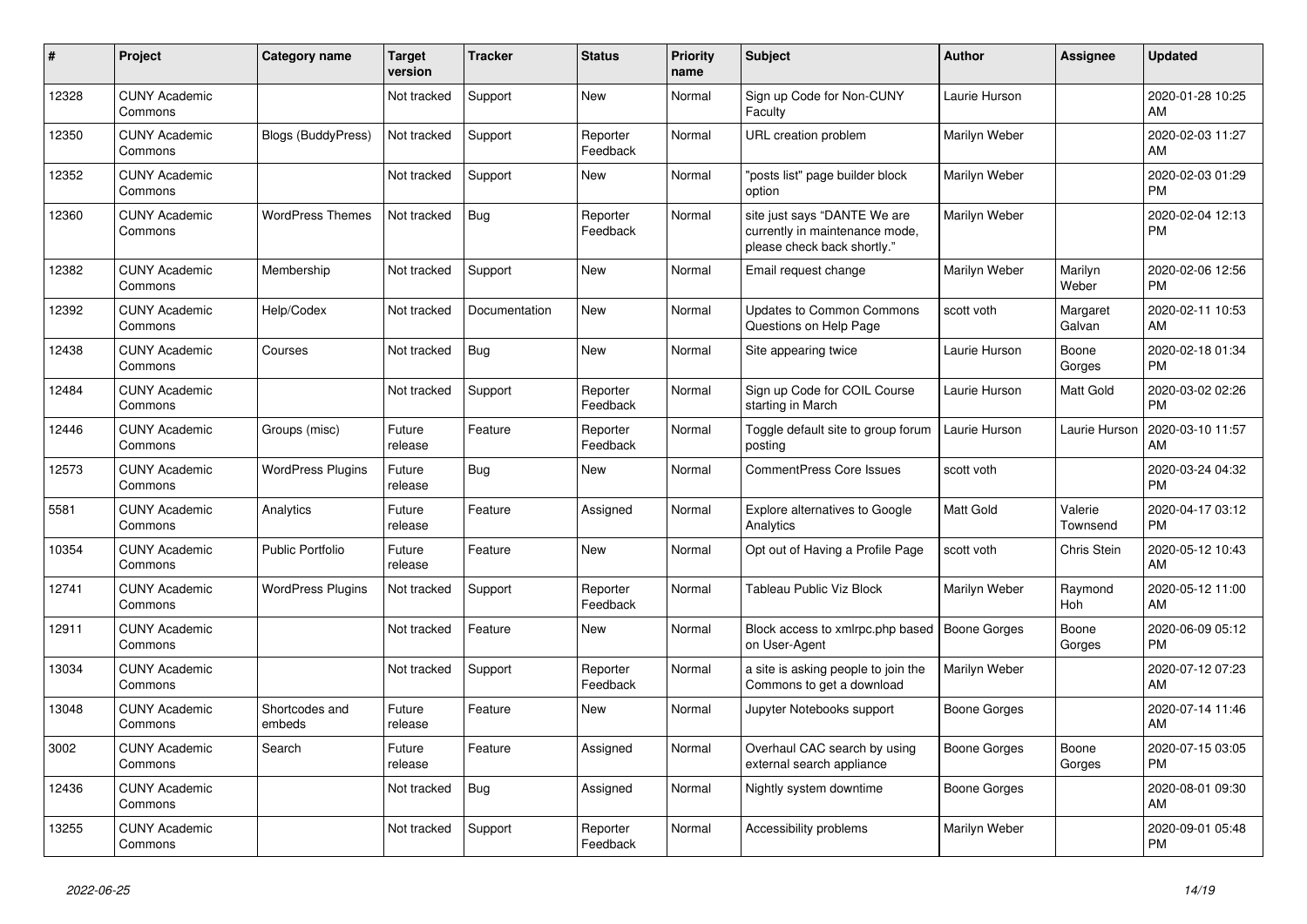| #     | Project                         | <b>Category name</b> | Target<br>version | <b>Tracker</b> | <b>Status</b>        | <b>Priority</b><br>name | <b>Subject</b>                                                | <b>Author</b>        | <b>Assignee</b>       | <b>Updated</b>                |
|-------|---------------------------------|----------------------|-------------------|----------------|----------------------|-------------------------|---------------------------------------------------------------|----------------------|-----------------------|-------------------------------|
| 13286 | <b>CUNY Academic</b><br>Commons |                      | Not tracked       | Support        | <b>New</b>           | Normal                  | problem connecting with<br>WordPress app                      | Marilyn Weber        | Raymond<br>Hoh        | 2020-09-08 11:16<br>AM        |
| 13328 | <b>CUNY Academic</b><br>Commons | Group Forums         | Not tracked       | Bug            | Reporter<br>Feedback | Normal                  | cross-posting in two related<br>groups                        | Marilyn Weber        | Raymond<br><b>Hoh</b> | 2020-09-15 10:39<br><b>PM</b> |
| 13370 | <b>CUNY Academic</b><br>Commons | Group Library        | Future<br>release | Feature        | <b>New</b>           | Normal                  | Library bulk deletion and folder<br>editing                   | Colin McDonald       | Boone<br>Gorges       | 2020-10-13 10:41<br>AM        |
| 13430 | <b>CUNY Academic</b><br>Commons | Reply By Email       | Not tracked       | Bug            | <b>New</b>           | Normal                  | Delay in RBE                                                  | Luke Waltzer         | Raymond<br>Hoh        | 2020-10-13 11:16<br>AM        |
| 13466 | <b>CUNY Academic</b><br>Commons | Cavalcade            | Future<br>release | Feature        | <b>New</b>           | Normal                  | Automated cleanup for duplicate<br>Cavalcade tasks            | Boone Gorges         | Boone<br>Gorges       | 2020-10-13 05:24<br><b>PM</b> |
| 7115  | <b>CUNY Academic</b><br>Commons | Groups (misc)        | Future<br>release | Feature        | Reporter<br>Feedback | Normal                  | make licensing info clear during<br>group creation            | Matt Gold            | Raymond<br>Hoh        | 2020-12-08 11:32<br>AM        |
| 13975 | <b>CUNY Academic</b><br>Commons | Social Paper         | Not tracked       | Support        | Reporter<br>Feedback | Normal                  | can't approve comments on<br>Social Paper paper               | Marilyn Weber        |                       | 2021-02-12 09:33<br>AM        |
| 13912 | <b>CUNY Academic</b><br>Commons |                      | Not tracked       | Feature        | Hold                 | Low                     | posting "missed schedule"                                     | Marilyn Weber        |                       | 2021-02-23 10:46<br>AM        |
| 14074 | <b>CUNY Academic</b><br>Commons | WordPress (misc)     | Not tracked       | Support        | Reporter<br>Feedback | Normal                  | page password protection<br>problem                           | Marilyn Weber        |                       | 2021-03-02 11:03<br>AM        |
| 14113 | <b>CUNY Academic</b><br>Commons | WordPress (misc)     | Future<br>release | Bug            | Hold                 | Normal                  | Block Editor Not Working on this<br>page - Json error         | scott voth           | Boone<br>Gorges       | 2021-03-05 11:01<br>AM        |
| 14398 | <b>CUNY Academic</b><br>Commons |                      | Not tracked       | Support        | Reporter<br>Feedback | Normal                  | Events plug-in notification<br>problem                        | Marilyn Weber        |                       | 2021-05-11 11:21<br>AM        |
| 14483 | <b>CUNY Academic</b><br>Commons | WordPress - Media    | Not tracked       | Bug            | Reporter<br>Feedback | Normal                  | Wordpress PDF Embed Stopped<br>Working after JITP Media Clone | Patrick DeDauw       | Boone<br>Gorges       | 2021-05-20 01:51<br><b>PM</b> |
| 14496 | <b>CUNY Academic</b><br>Commons | Domain Mapping       | Future<br>release | Bug            | <b>New</b>           | Normal                  | Mapped domain SSO uses<br>third-party cookies                 | Raymond Hoh          | Raymond<br>Hoh        | 2021-05-24 04:03<br><b>PM</b> |
| 13949 | <b>CUNY Academic</b><br>Commons |                      | Not tracked       | Bug            | <b>New</b>           | Normal                  | Continued debugging of runaway<br>MySQL connections           | <b>Matt Gold</b>     | Boone<br>Gorges       | 2021-09-14 10:42<br>AM        |
| 14394 | <b>CUNY Academic</b><br>Commons |                      | Not tracked       | Feature        | <b>New</b>           | Normal                  | Commons News Site - redesign                                  | scott voth           | scott voth            | 2021-09-14 10:46<br>AM        |
| 14475 | <b>CUNY Academic</b><br>Commons |                      | Not tracked       | Publicity      | <b>New</b>           | Normal                  | <b>OER Showcase Page</b>                                      | Laurie Hurson        | Laurie Hurson         | 2021-09-14 10:46<br>AM        |
| 14538 | <b>CUNY Academic</b><br>Commons |                      | Not tracked       | Support        | Reporter<br>Feedback | Normal                  | <b>Weebly To Commons</b>                                      | Laurie Hurson        |                       | 2021-09-14 10:47<br>AM        |
| 14629 | <b>CUNY Academic</b><br>Commons |                      | Not tracked       | Bug            | Reporter<br>Feedback | Normal                  | Possible Post Order Bug?                                      | <b>Syelle Graves</b> |                       | 2021-09-14 10:47<br>AM        |
| 14784 | <b>CUNY Academic</b><br>Commons |                      |                   | Support        | Reporter<br>Feedback | Normal                  | User report of logo problem when<br>using Customizer theme    | Marilyn Weber        |                       | 2021-09-17 10:25<br>AM        |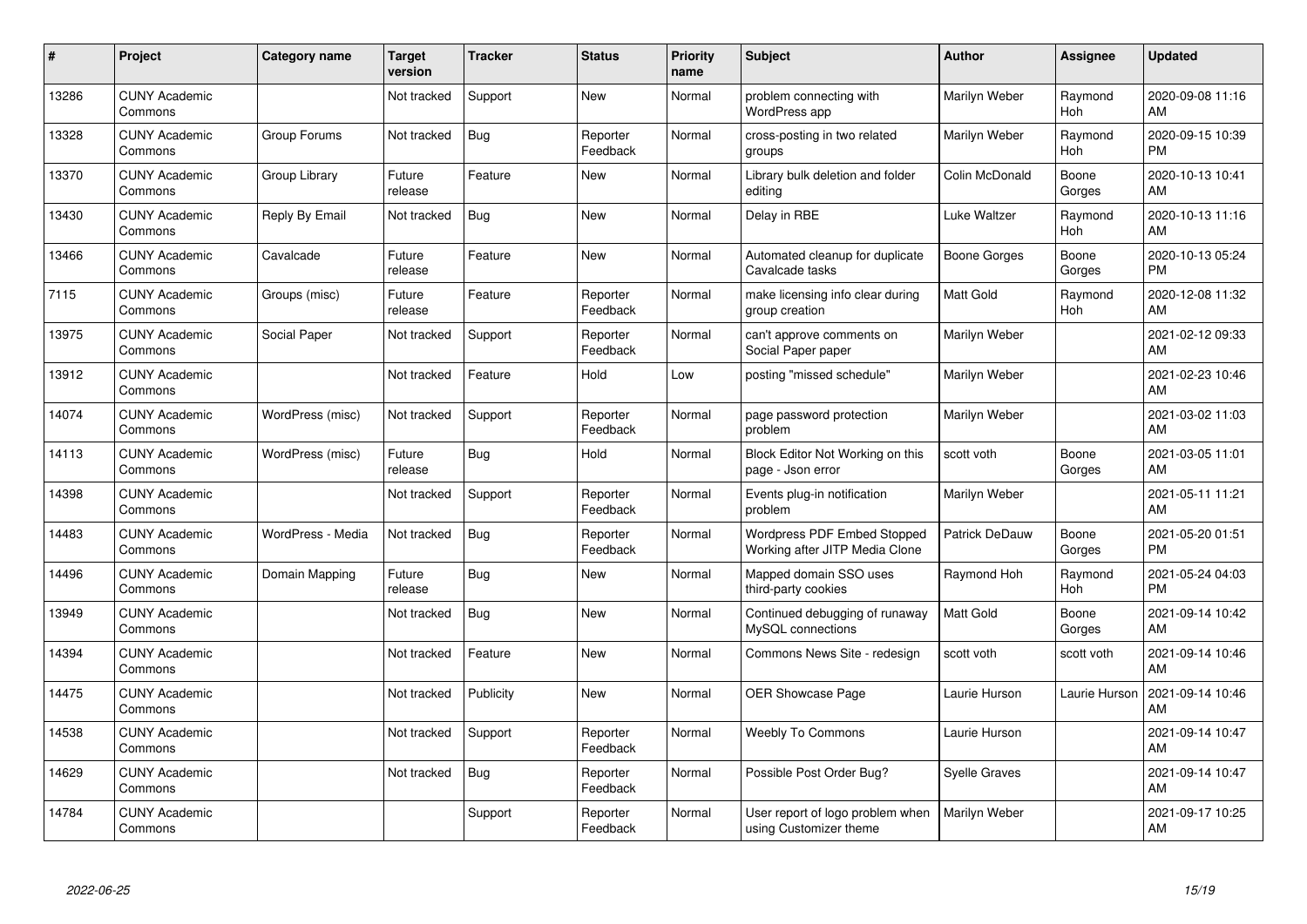| #     | Project                         | <b>Category name</b>        | <b>Target</b><br>version | <b>Tracker</b> | <b>Status</b>        | <b>Priority</b><br>name | <b>Subject</b>                                                                                | <b>Author</b>           | <b>Assignee</b>   | <b>Updated</b>                |
|-------|---------------------------------|-----------------------------|--------------------------|----------------|----------------------|-------------------------|-----------------------------------------------------------------------------------------------|-------------------------|-------------------|-------------------------------|
| 14792 | <b>CUNY Academic</b><br>Commons |                             |                          | <b>Bug</b>     | <b>New</b>           | Normal                  | Inconsistent email notifications<br>from gravity forms                                        | Raffi<br>Khatchadourian |                   | 2021-10-04 01:50<br><b>PM</b> |
| 14842 | <b>CUNY Academic</b><br>Commons |                             | Not tracked              | Support        | Reporter<br>Feedback | Normal                  | Question about widgets and block<br>editor                                                    | <b>Gina Cherry</b>      |                   | 2021-10-06 03:01<br><b>PM</b> |
| 14900 | <b>CUNY Academic</b><br>Commons |                             | Not tracked              | Support        | Reporter<br>Feedback | Normal                  | previous theme?                                                                               | Marilyn Weber           |                   | 2021-10-25 10:31<br>AM        |
| 14911 | <b>CUNY Academic</b><br>Commons | <b>WordPress Themes</b>     | Not tracked              | Support        | New                  | Normal                  | Twentytwentyone theme                                                                         | Marilyn Weber           |                   | 2021-10-28 10:37<br>AM        |
| 14936 | <b>CUNY Academic</b><br>Commons |                             |                          | <b>Bug</b>     | New                  | Normal                  | Commons websites blocked by<br>SPS campus network                                             | Laurie Hurson           |                   | 2021-11-03 03:57<br><b>PM</b> |
| 14940 | <b>CUNY Academic</b><br>Commons |                             |                          | <b>Bug</b>     | New                  | Normal                  | Discrepancy between Commons<br>profile "sites" and actual # of sites                          | Laurie Hurson           |                   | 2021-11-08 11:09<br>AM        |
| 12042 | <b>CUNY Academic</b><br>Commons | <b>Email Notifications</b>  | Future<br>release        | Feature        | New                  | Normal                  | Improved error logging for BPGES<br>send queue                                                | <b>Boone Gorges</b>     | Boone<br>Gorges   | 2021-11-19 12:25<br><b>PM</b> |
| 13358 | <b>CUNY Academic</b><br>Commons | Group Forums                | Future<br>release        | Feature        | <b>New</b>           | Normal                  | Improved UI for group forum<br>threading settings                                             | <b>Boone Gorges</b>     | Raymond<br>Hoh    | 2021-11-19 12:27<br><b>PM</b> |
| 13199 | <b>CUNY Academic</b><br>Commons | Group Forums                | Future<br>release        | Feature        | <b>New</b>           | Normal                  | Favoring Groups over bbPress<br>plugin                                                        | Colin McDonald          | Colin<br>McDonald | 2021-11-19 12:28<br><b>PM</b> |
| 14309 | <b>CUNY Academic</b><br>Commons | Group Library               | Future<br>release        | Feature        | New                  | Normal                  | Better handling of<br>bp_group_document file<br>download attempts when file is<br>not present | <b>Boone Gorges</b>     | Boone<br>Gorges   | 2021-11-19 12:28<br>PM        |
| 13650 | <b>CUNY Academic</b><br>Commons | Group Library               | Future<br>release        | Feature        | New                  | Normal                  | Forum Attachments in Group<br>Library                                                         | Laurie Hurson           |                   | 2021-11-19 12:30<br><b>PM</b> |
| 10580 | <b>CUNY Academic</b><br>Commons | Information<br>Architecture | Future<br>release        | Design/UX      | New                  | Normal                  | Primary nav item review                                                                       | <b>Boone Gorges</b>     | Sara Cannon       | 2021-11-19 12:37<br><b>PM</b> |
| 13331 | <b>CUNY Academic</b><br>Commons | Site cloning                | Future<br>release        | Bug            | New                  | Normal                  | Combine Site Template and<br>Clone operations                                                 | Boone Gorges            | Jeremy Felt       | 2021-11-19 12:39<br><b>PM</b> |
| 13835 | <b>CUNY Academic</b><br>Commons | WordPress (misc)            | Future<br>release        | Feature        | <b>New</b>           | Normal                  | Allow OneSearch widget to have<br>'CUNY' as campus                                            | <b>Boone Gorges</b>     | Boone<br>Gorges   | 2021-11-19 12:39<br><b>PM</b> |
| 10226 | <b>CUNY Academic</b><br>Commons | Courses                     | Future<br>release        | Feature        | New                  | Normal                  | Add "My Courses" to drop down<br>list                                                         | scott voth              | Boone<br>Gorges   | 2021-11-19 12:42<br><b>PM</b> |
| 14983 | <b>CUNY Academic</b><br>Commons | WordPress (misc)            | Not tracked              | Support        | Reporter<br>Feedback | Normal                  | "Read More" tag not working                                                                   | Rebecca Krisel          | Raymond<br>Hoh    | 2021-11-23 01:17<br>PM        |
| 14987 | <b>CUNY Academic</b><br>Commons | <b>WordPress Plugins</b>    | Future<br>release        | Bug            | New                  | Normal                  | Elementor update causes<br>database freeze-up                                                 | <b>Boone Gorges</b>     | Boone<br>Gorges   | 2021-11-29 12:02<br>PM        |
| 14908 | <b>CUNY Academic</b><br>Commons | Performance                 |                          | <b>Bug</b>     | New                  | Normal                  | Stale object cache on cdev                                                                    | Raymond Hoh             | Boone<br>Gorges   | 2021-12-07 09:45<br>AM        |
| 14994 | <b>CUNY Academic</b><br>Commons | cdev.gc.cuny.edu            | Not tracked              | Support        | In Progress          | Normal                  | Clear Cache on CDEV                                                                           | scott voth              | Raymond<br>Hoh    | 2021-12-07 03:51<br><b>PM</b> |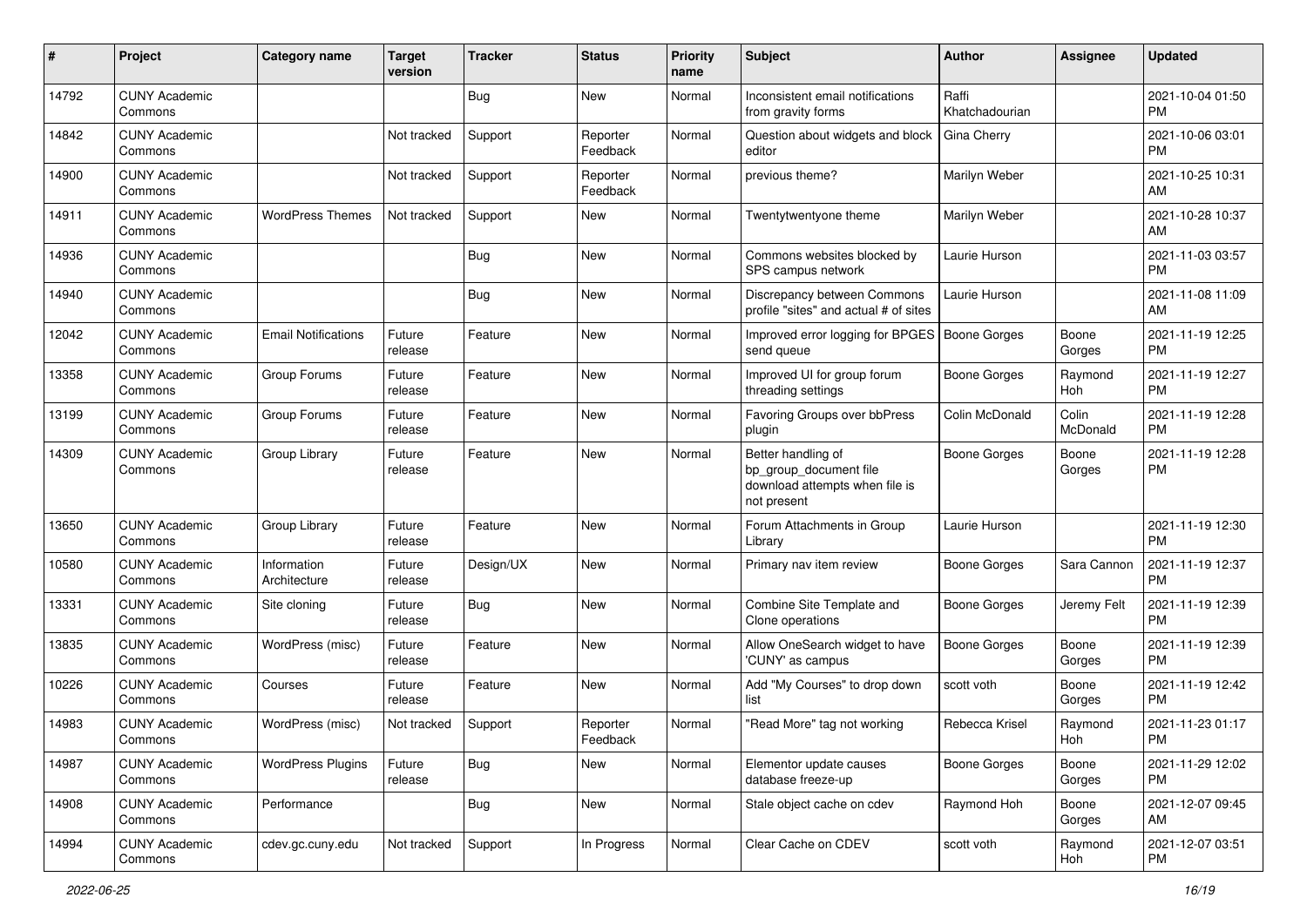| #     | Project                         | <b>Category name</b>      | <b>Target</b><br>version | <b>Tracker</b> | <b>Status</b>        | <b>Priority</b><br>name | <b>Subject</b>                                                  | <b>Author</b>           | <b>Assignee</b> | <b>Updated</b>                |
|-------|---------------------------------|---------------------------|--------------------------|----------------|----------------------|-------------------------|-----------------------------------------------------------------|-------------------------|-----------------|-------------------------------|
| 15045 | <b>CUNY Academic</b><br>Commons |                           |                          | Support        | <b>New</b>           | Normal                  | no result for KCeL in the search<br>box on the commons          | Marilyn Weber           |                 | 2021-12-10 11:29<br>AM        |
| 14184 | <b>CUNY Academic</b><br>Commons | <b>Public Portfolio</b>   | Future<br>release        | Feature        | <b>New</b>           | Normal                  | Centralized mechanism for storing<br><b>Campus affiliations</b> | Boone Gorges            | Boone<br>Gorges | 2022-01-04 11:35<br>AM        |
| 14504 | <b>CUNY Academic</b><br>Commons |                           | Not tracked              | Publicity      | Reporter<br>Feedback | Normal                  | Adding showcases to home page<br>menu                           | Laurie Hurson           | Boone<br>Gorges | 2022-01-19 03:26<br><b>PM</b> |
| 15260 | <b>CUNY Academic</b><br>Commons |                           |                          | Support        | Reporter<br>Feedback | Normal                  | Diacritical markings   European<br><b>Stages</b>                | Marilyn Weber           |                 | 2022-02-04 08:16<br>AM        |
| 15242 | <b>CUNY Academic</b><br>Commons | Performance               | Not tracked              | Bug            | Reporter<br>Feedback | Normal                  | Slugist site                                                    | Raffi<br>Khatchadourian | Boone<br>Gorges | 2022-02-07 11:14<br>AM        |
| 15176 | <b>CUNY Academic</b><br>Commons |                           | Not tracked              | Support        | Reporter<br>Feedback | Normal                  | Archiving Q Writing & Old<br>Wordpress Sites on the Commons     | Laurie Hurson           |                 | 2022-02-08 10:28<br>AM        |
| 15370 | <b>CUNY Academic</b><br>Commons |                           |                          | Support        | Reporter<br>Feedback | Normal                  | All-in-One Event Calendar?                                      | Marilyn Weber           |                 | 2022-02-17 11:03<br>AM        |
| 15516 | <b>CUNY Academic</b><br>Commons | <b>WordPress Plugins</b>  |                          | <b>Bug</b>     | Reporter<br>Feedback | Normal                  | Can't publish or save draft of post<br>on wordpress.com         | Raffi<br>Khatchadourian | Raymond<br>Hoh  | 2022-03-02 05:52<br><b>PM</b> |
| 15565 | <b>CUNY Academic</b><br>Commons |                           |                          | Support        | New                  | Normal                  | Events - send updates to an email<br>listserv                   | <b>Marilyn Weber</b>    |                 | 2022-03-10 01:06<br><b>PM</b> |
| 15757 | <b>CUNY Academic</b><br>Commons |                           |                          | <b>Bug</b>     | <b>New</b>           | Normal                  | Members # do not match                                          | Laurie Hurson           |                 | 2022-03-30 04:52<br><b>PM</b> |
| 15767 | <b>CUNY Academic</b><br>Commons | WordPress (misc)          |                          | Support        | <b>New</b>           | Normal                  | Site loading slowly                                             | scott voth              | Boone<br>Gorges | 2022-04-04 08:56<br><b>PM</b> |
| 15816 | <b>CUNY Academic</b><br>Commons |                           | Not tracked              | Support        | New                  | Normal                  | slow loading at SPS                                             | Marilyn Weber           |                 | 2022-04-05 01:26<br><b>PM</b> |
| 15923 | <b>CUNY Academic</b><br>Commons |                           | Not tracked              | Feature        | Reporter<br>Feedback | Normal                  | <b>Bellows Plugin Adjustments</b>                               | Laurie Hurson           |                 | 2022-04-20 10:10<br>AM        |
| 15685 | <b>CUNY Academic</b><br>Commons |                           |                          | Support        | <b>New</b>           | High                    | problem with chrome?                                            | Marilyn Weber           |                 | 2022-04-25 03:40<br><b>PM</b> |
| 8900  | <b>CUNY Academic</b><br>Commons | Accessibility             | Future<br>release        | Feature        | Assigned             | Normal                  | Look into tools to enforce<br>accessibility in WP environment   | <b>Matt Gold</b>        | Boone<br>Gorges | 2022-04-26 11:59<br>AM        |
| 8901  | <b>CUNY Academic</b><br>Commons | Accessibility             | Future<br>release        | Feature        | Assigned             | Normal                  | Theme analysis for accessibility                                | <b>Matt Gold</b>        | Boone<br>Gorges | 2022-04-26 11:59<br>AM        |
| 8835  | <b>CUNY Academic</b><br>Commons | <b>Blogs (BuddyPress)</b> | Future<br>release        | Feature        | <b>New</b>           | Normal                  | Extend cuny.is shortlinks to sites                              | Luke Waltzer            | Boone<br>Gorges | 2022-04-26 11:59<br>AM        |
| 11243 | <b>CUNY Academic</b><br>Commons | BuddyPress (misc)         | Future<br>release        | <b>Bug</b>     | <b>New</b>           | Normal                  | Audit bp-custom.php                                             | Raymond Hoh             | Raymond<br>Hoh  | 2022-04-26 11:59<br>AM        |
| 10380 | <b>CUNY Academic</b><br>Commons | WordPress (misc)          | Future<br>release        | Feature        | In Progress          | Normal                  | Remove blacklisted plugins                                      | Boone Gorges            |                 | 2022-04-26 12:00<br><b>PM</b> |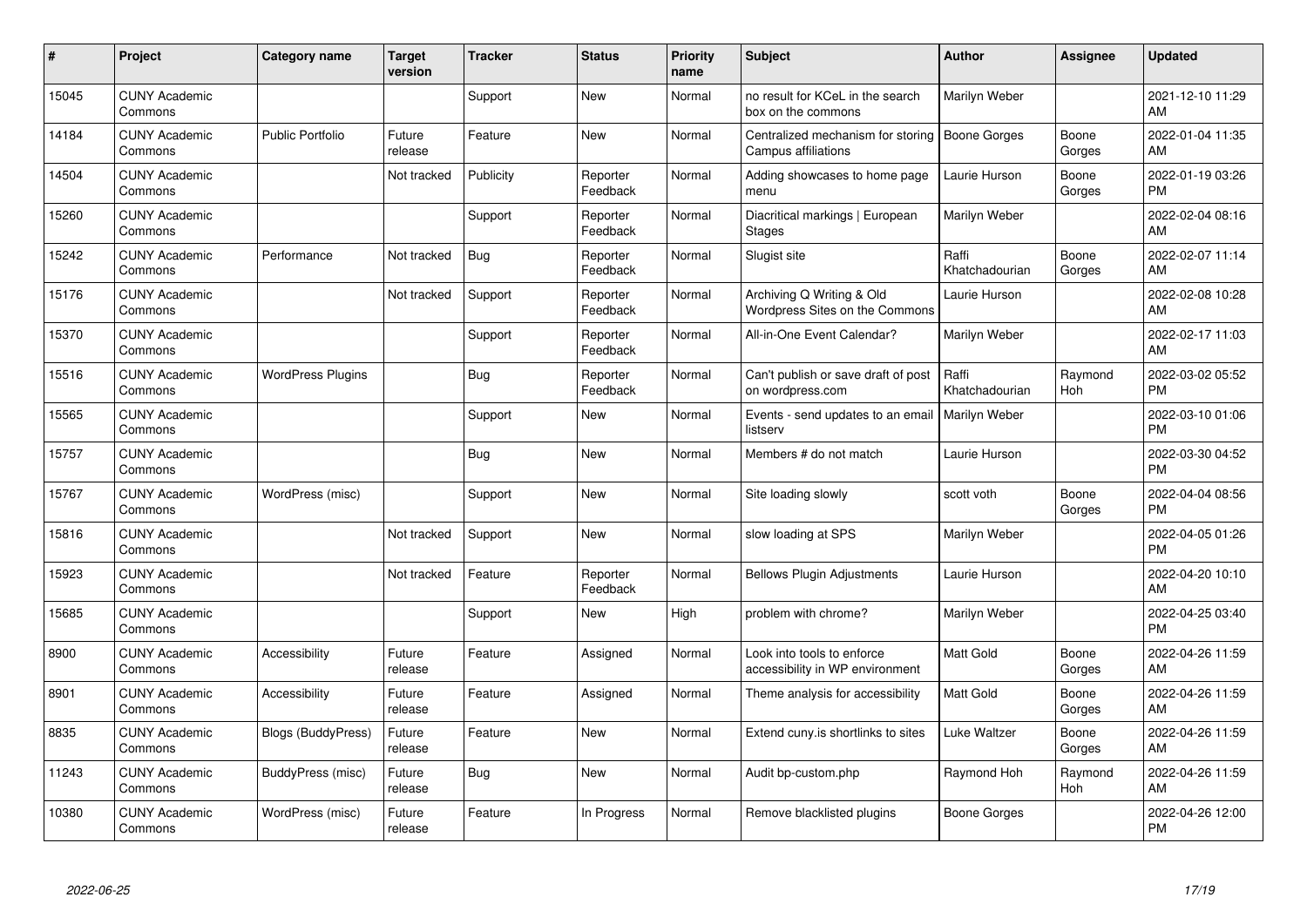| #     | Project                         | <b>Category name</b>           | Target<br>version | <b>Tracker</b> | <b>Status</b>        | <b>Priority</b><br>name | <b>Subject</b>                                                    | <b>Author</b>       | <b>Assignee</b>       | <b>Updated</b>                |
|-------|---------------------------------|--------------------------------|-------------------|----------------|----------------------|-------------------------|-------------------------------------------------------------------|---------------------|-----------------------|-------------------------------|
| 11843 | <b>CUNY Academic</b><br>Commons | WordPress (misc)               | Future<br>release | Design/UX      | <b>New</b>           | Normal                  | <b>Tweaking the Gutenberg Editor</b><br>Interface                 | Laurie Hurson       |                       | 2022-04-26 12:00<br><b>PM</b> |
| 14787 | <b>CUNY Academic</b><br>Commons | <b>Plugin Packages</b>         | Future<br>release | Feature        | <b>New</b>           | Normal                  | Creating a "Design" plugin<br>package                             | Laurie Hurson       | scott voth            | 2022-04-27 04:56<br><b>PM</b> |
| 16099 | <b>CUNY Academic</b><br>Commons |                                |                   | Support        | Reporter<br>Feedback | Normal                  | request for Newsletter Glue                                       | Marilyn Weber       |                       | 2022-05-13 12:14<br><b>PM</b> |
| 16092 | <b>CUNY Academic</b><br>Commons |                                | Future<br>release | Feature        | Hold                 | Normal                  | Don't show main site in Site<br>search results                    | Boone Gorges        | Boone<br>Gorges       | 2022-05-17 03:12<br><b>PM</b> |
| 16110 | <b>CUNY Academic</b><br>Commons |                                |                   | Support        | Reporter<br>Feedback | Normal                  | remove Creative Commons<br>license from pages?                    | Marilyn Weber       | Raymond<br>Hoh        | 2022-05-17 06:11<br><b>PM</b> |
| 15210 | <b>CUNY Academic</b><br>Commons | Analytics                      | Not tracked       | Design/UX      | <b>New</b>           | Normal                  | Google Analytics improvements                                     | Colin McDonald      | Boone<br>Gorges       | 2022-05-24 10:47<br>AM        |
| 15883 | <b>CUNY Academic</b><br>Commons |                                | 2.1.0             | Feature        | New                  | Normal                  | Release BPGES update                                              | Boone Gorges        | Boone<br>Gorges       | 2022-05-26 10:39<br>AM        |
| 13891 | <b>CUNY Academic</b><br>Commons | Internal Tools and<br>Workflow | 2.1.0             | Feature        | <b>New</b>           | Normal                  | Migrate automated linting to<br>GitHub Actions                    | <b>Boone Gorges</b> | Jeremy Felt           | 2022-05-26 10:45<br>AM        |
| 15194 | <b>CUNY Academic</b><br>Commons | Internal Tools and<br>Workflow | 2.1.0             | Feature        | New                  | Normal                  | PHPCS sniff for un-restored<br>switch_to_blog() calls             | Boone Gorges        | Jeremy Felt           | 2022-05-26 10:45<br>AM        |
| 15604 | <b>CUNY Academic</b><br>Commons | <b>Email Notifications</b>     | Future<br>release | Feature        | Assigned             | Normal                  | Restructure Commons Group<br>Digest Email Messages                | Matt Gold           | Boone<br>Gorges       | 2022-05-26 10:45<br>AM        |
| 13946 | <b>CUNY Academic</b><br>Commons | <b>WordPress Plugins</b>       | 2.1.0             | Support        | Assigned             | Normal                  | Custom Embed handler For<br>OneDrive files                        | scott voth          | Raymond<br>Hoh        | 2022-05-26 10:46<br>AM        |
| 16177 | <b>CUNY Academic</b><br>Commons | Reply By Email                 |                   | <b>Bug</b>     | <b>New</b>           | Normal                  | Switch to Inbound mode for RBE                                    | Raymond Hoh         | Raymond<br>Hoh        | 2022-05-30 04:32<br><b>PM</b> |
| 13457 | <b>CUNY Academic</b><br>Commons | Group Forums                   | 2.0.2             | Bug            | New                  | High                    | Forum post not sending<br>notifications                           | Filipa Calado       | Raymond<br><b>Hoh</b> | 2022-06-14 11:36<br>AM        |
| 11649 | <b>CUNY Academic</b><br>Commons | <b>WordPress Plugins</b>       | 2.0.2             | Bug            | In Progress          | Normal                  | CC license displayed on every<br>page                             | Gina Cherry         | Raymond<br>Hoh        | 2022-06-14 11:36<br>AM        |
| 12121 | <b>CUNY Academic</b><br>Commons | <b>WordPress Plugins</b>       | 2.0.2             | Feature        | Reporter<br>Feedback | Normal                  | Embedding H5P Iframes on<br><b>Commons Site</b>                   | Laurie Hurson       | Boone<br>Gorges       | 2022-06-14 11:36<br>AM        |
| 14439 | <b>CUNY Academic</b><br>Commons | Spam/Spam<br>Prevention        | 2.0.2             | Support        | Assigned             | Normal                  | Aprroved comments held for<br>moderation                          | Laurie Hurson       | Raymond<br><b>Hoh</b> | 2022-06-14 11:36<br>AM        |
| 15613 | <b>CUNY Academic</b><br>Commons |                                | 2.0.2             | Feature        | Reporter<br>Feedback | Normal                  | Adding "Passster" plugin                                          | Laurie Hurson       |                       | 2022-06-14 11:36<br>AM        |
| 15169 | <b>CUNY Academic</b><br>Commons |                                | 2.0.2             | Support        | Reporter<br>Feedback | Normal                  | new Prelude website zipfiles for<br>custom theme and other files. | Marilyn Weber       |                       | 2022-06-14 11:36<br>AM        |
| 15655 | <b>CUNY Academic</b><br>Commons |                                | 2.0.2             | Support        | Reporter<br>Feedback | Normal                  | Event Aggregator plugin?                                          | Marilyn Weber       |                       | 2022-06-14 11:36<br>AM        |